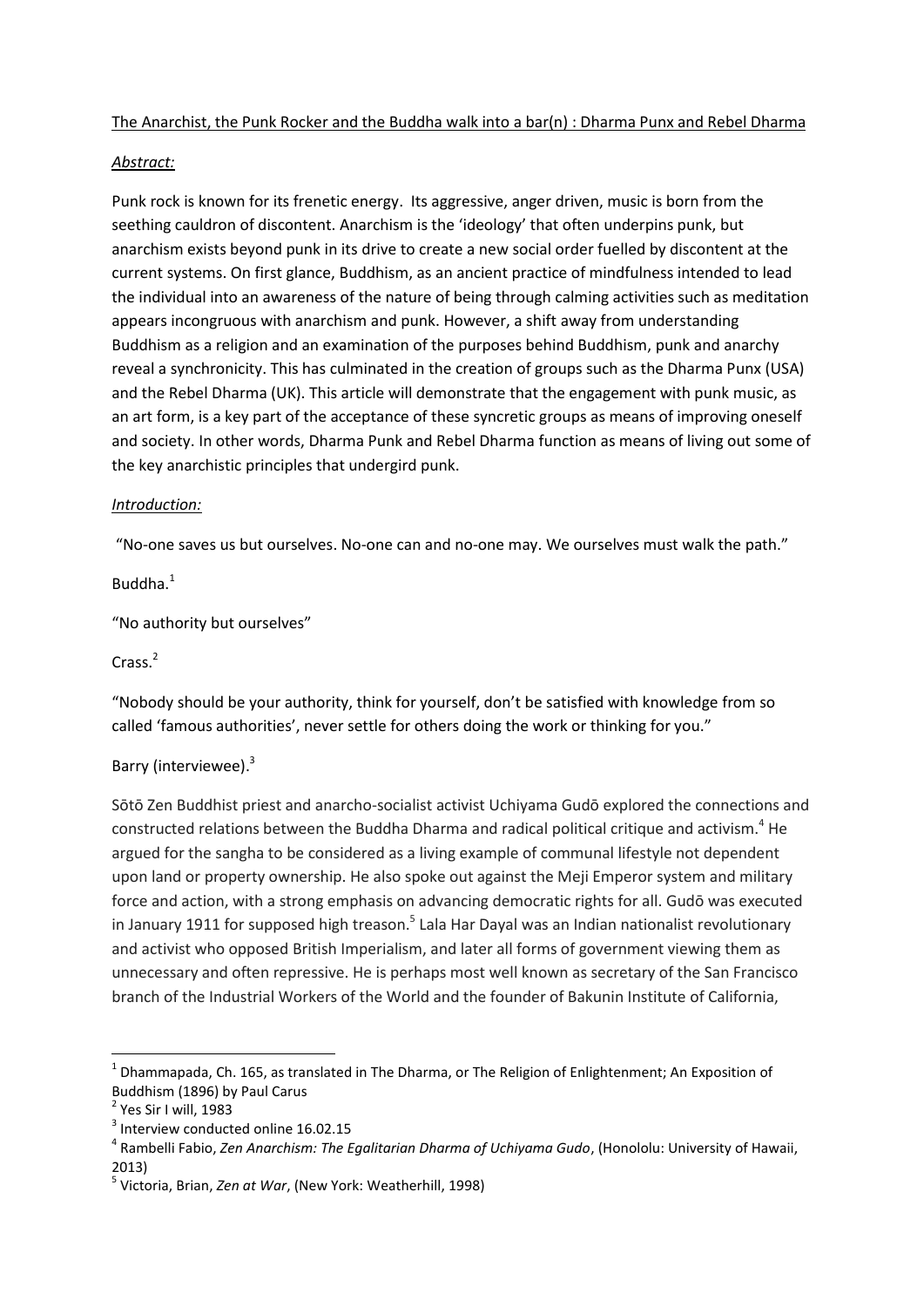which he described as the "first monastery of anarchism."<sup>6</sup> He argued for a considered approach to the rationality of every religion on an individual basis, and his work on the Bodhisattva Doctrines became a successful PhD thesis in 1932 and focused on the process and necessity of enlightenment for the welfare and liberation of all living creatures, human and non-human.<sup>7</sup>

Connections between Buddhism and anarchism in Western writings have been noted since the 1960s and form an intrinsic part of the Beat narrative. In 1961 Gary Snyder published "Buddhist Anarchism" in which he outlined what would later come to be called socially engaged Buddhism.  $^{8}$ Within the short article he argues that the third of the three traditional aspects - morality (sila)<sup>9</sup> – should result in:

*"supporting any cultural and economic revolution that moves clearly toward a free, international, classless world. It means using such means as civil disobedience, outspoken criticism, protest, pacifism, voluntary poverty and even gentle violence if it comes to a matter of restraining some impetuous redneck. It means affirming the widest possible spectrum of non-harmful individual behavior — defending the right of individuals to smoke hemp, eat peyote, be polygynous, polyandrous or homosexual. Worlds of behavior and custom long banned by the Judaeo-Capitalist-Christian-Marxist West. It means respecting intelligence and learning, but not as greed or means to personal power. Working on one's own responsibility, but willing to work with a group." 10*

A quick glance at most anarchist texts reveal the sympatico. Emma Goldman defines anarchism as; *"[t]he philosophy of a new social order based on liberty, unrestricted by man-made law; the theory that all forms of government rest on violence, and are therefore wrong, and harmful, as well as unnecessary. The new social order rests, of course, on the materialistic basis of life; but while all anarchists agree that the main evil today is an economic one, they maintain that the solution of that evil can be brought about only through the consideration of EVERY PHASE of life – <i>individual, as well as the collective; the internal, as well as the external phases."<sup>11</sup>* Nathan Schneider expresses this in 21st century parlance in his description of anarchism as "*Basic agreement about various ideologies and idioms – ableism [*disability awareness in the UK*], gender queerness, Zapatistas, black blocs, borders."<sup>12</sup>*

Indeed classic anarchist thinkers directly engaged with Buddhism, not just as seen above in the examples of Uchiyama Gudō and Lala Har Dayal but other more well-known authors such as Michael Bakunin and Peter Kropotkin. In his work Mutual Aid, Kropotkin noted that early Buddhist communities embodied the principle of mutual aid, meaning a voluntary reciprocal exchange of resources and services for mutual benefit. <sup>13</sup> Whilst in Ethics he notes that "*The principal point wherein Christianity and Buddhism differed from all preceding religions was in the fact that instead* 

 6 Avrich, Paul, *Anarchist Portraits*. (Princeton: Princeton University Press, 1998) p. 30

<sup>7</sup> Har Dayal, *The Bodhisatva Doctrines in Buddhist Sanskrit Literature*, (London: Routledge & Kegan, 1970 reprint)

 $^8$  In The Journal for the Protection of All Beings #1 (City Lights, 1961). A slightly revised version appeared in Earth House Hold (New Directions, 1969) under the title "Buddhism and the Coming Revolution."  $9$  Wisdom (praina) and meditation (dhyana) being the other two.

<sup>&</sup>lt;sup>10</sup>http://theanarchistlibrary.org/library/gary-snyder-buddhist-anarchism</u> [last accessed 13.01.15]

<sup>11</sup> Emma Goldman, *Anarchism and other essays,* (2014, publisher not listed), p29

<sup>12</sup> Nathan Schneider, 'Introduction' in Noam Chomsky, *On Anarchism,* (London: Penguin, 2013), p1

<sup>13</sup> Peter Kropotkin, *Mutual Aid: A Factor of Evolution,* (Missouri: Dialectics, 2013)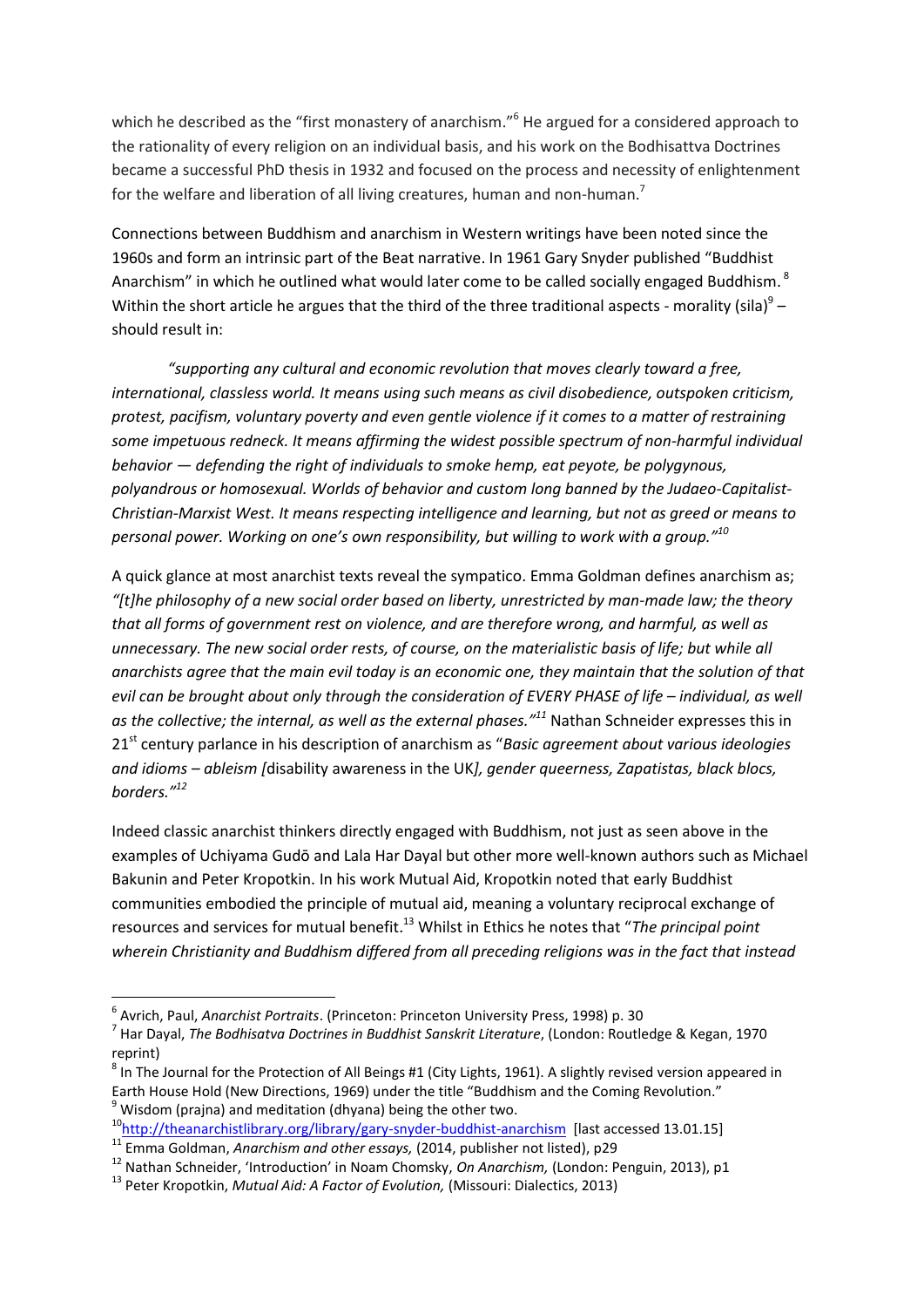*of the cruel, revengeful gods to whose will men had to submit, these two religions brought forward — as an example for men and not to intimidate them — an ideal man-god*."<sup>14</sup> Though he later notes, in the same text, that both turned to the reliance upon an institutions or form of governance that directly went against the teachings of their respective Christ and Buddha. Likewise, Bakunin, who greatly influenced Har Dayal, acknowledged that Buddhism was something of an anomaly amongst religions in its lack of authority and deity.

There is, of course, an element of apparent incompatibility that requires addressing. Many anarchism's are strongly rooted in the concept of 'no gods, no masters', however Buddhism is often classified as a religion within academic fields, the media, public perception and even retail. The term religion implies, or is assumed to contain, an over-arching authority of some kind – be that divine or through institutions, leaders such as priests, rabbis, imams or hierarchies. In approaching Buddhism an argument can be made for such hierarchies – the role of iterations of Buddhism within the maintaining of the caste system in areas of India and Tibet, the teachings of the Buddha being considered doctrine, or the understanding of those who have taken monastic orders as being 'higher' than lay practitioners for instance. However, the conception of Buddhism as a definable entity or even a religion helps to reveal the problematic nature of the term 'religion' and the issues created by Western dominance and perspective. It is worth engaging with these issues before moving to focus on Dharma Punx and Rebel Dharma.

#### Western conception and dominance of 'religion'

 $\overline{a}$ 

During the 1999 American Academy of Religion Conference Stuart Lachs argued that Ch'an/Zen Buddhism had risen in popularity and awareness in the West during the past 50 years because it fits into the Western concept of religion and authority. While most of his paper focused on the problems this uncritical acceptance has caused for Zen Buddhism, he astutely noted:

*"Through the mechanisms of sectarian histories, ritual performance, a special language, and most importantly through the ideas of Dharma transmission and Zen lineage, the supposedly enlightened Zen Master/roshi is presented to the West as a person with superhuman qualities. This presentation, mostly idealistic, is meant to establish, maintain, and enhance the authority of the Zen Master. It is also meant to legitimate the Zen institutions and establish hierarchical structures within it." 15*

What Lachs is noting is the removal from Eastern spiritual practices and lifestyles the blended nature of that which we might term (for lack of a better one) spiritualism with the everyday. In the West we typically systemise and categorise - the very term 'religions' was an attempt to do so following the encounter with the Indigenous peoples of the Americas.<sup>16</sup> Western society is based, not on syncretism but on compartmentalisation. Having such a structure enables the few to maintain power and furthermore, it leads to and promotes a specious understanding of the concept of 'religion', which is problematic in studies such as this.

<sup>&</sup>lt;sup>14</sup> Peter Kropotkin, Ethics: Origin and Development, (Colorado Springs: CreateSpace Independent Publishing, 2012), p101

<sup>&</sup>lt;sup>15</sup> <http://www.darkzen.org/articles/meansofauthorization.htm> [last accessed 03.01.15]

<sup>16</sup> Anthony Padgen, *The Fall of Natural Man:The American Indian and the Origins of Comparative Ethnology,*  (Cambridge: Cambridge University Press, 1987)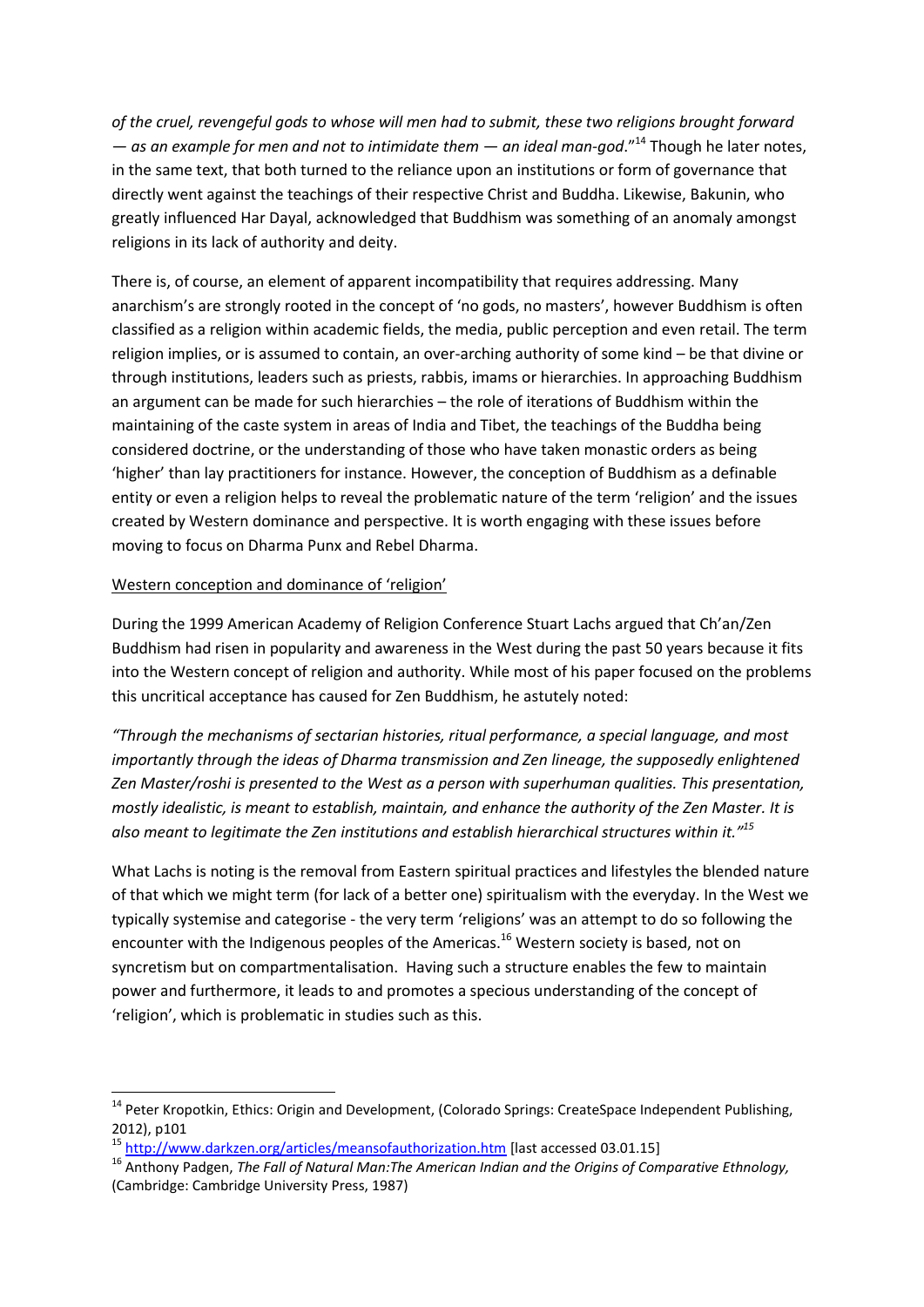Timothy Fitzgerald rightly argues that the concept of religion as a distinct, definable whole is a creation of rhetorical rather than empirical construct that enables a religious/secular binary to persist.<sup>17</sup> According to Fitzgerald these binaries are an "*astonishingly implausible idea* [and] *these binaries so deeply underpin the dominant modern imaginaire of liberal capitalism that they have acquired the status of universal truths, and have been virtually removed from systematic critique*."<sup>18</sup> One of the serious consequences of this is that the dominant discourse frames religious violence as barbaric and based on the irrational and/or the unprovable. This further promotes the notion that violence by the state, (i.e. 'secular' Western states) is rational and only conducted for some 'good' such as the nebulous notions of 'liberty' and legitimates killing in the name of the state. William Cavanaugh refers to this as "the myth of religious violence."<sup>19</sup>Cavanaugh argues that this myth of religious violence relies upon the conception "*that religion is a transhistorical and transcultural feature of human life, essentially distinct from 'secular' features such as politics and economics, which has a dangerous inclination to promote violence. Religion must therefore be tamed by restricting its access to public power. The secular nation-state then appears as natural, corresponding to a universal and timeless truth about the inherent dangers of religion."<sup>20</sup>*

This is in many ways the two sided coin against which anarchism rails – no gods, no masters. That is, a recognition that the state is as equally violent, corrupt and power seeking as any 'religion' might be. In regards to this article, the myth of religious violence when taken outside of the West creates a new form of Orientalism<sup>21</sup> in that it seeks to assert and continually reassert the superiority or 'civilising nature' of Western social orders. Consequently we see the reconfiguration of aspects of Eastern (and Middle Eastern) cultures to fit into this myth and discourse, such as the Zen masters noted above. I will return to this point in more detail momentarily.

The solution to the binaries and the myth offered by Fitzgerald and echoed by others such as Talal Asad and Naomi Goldenberg is the removal of 'religion' as a concept and a descriptor.<sup>22</sup> Fitzgerald asserts that this would prevent universities being used or acting as an ideological apparatus to create the legitimisation of the state. However this also creates a serious problem for two reasons. The first is that Fitzgerald offers nothing in place of the current myth or binary discourse, all he would create is a void that something else would seek to utilise for agenda or power. The second problem, more pertinent to this article, is that Fitzgerald's solution is one that lauds the academic and the power bases over the individual. In calling for the removal of the category of 'religion' within academia, media and other powerful outlets he is privileging the discourse over the actual daily lives and everyday experiences of people for whom the term, concept or engagement with 'religion' (however they understand or interpret the word and concept) has real meaning and purpose for them. Consequently he is promoting the institution, the system and the discourse over the

<sup>17</sup> Timothy Fitzgerald, *Religion and Politics in International Relations: The Modern Myth,* (London: Continuum, 2011), p13

 $18$  Fitzgerald, 2011, p13

<sup>19</sup> William Cavanaugh, *The Myth of Religious Violence,* (Oxford: Oxford University Press, 2009), p3

 $20$  Cavanaugh, 2009, p3

<sup>21</sup> Edward Said, *Orientalism,* (London: Penguin, 1977)

<sup>&</sup>lt;sup>22</sup> Talal Asad, *Formations of the Secular: Christianity, Islam and Modernity (California: Stanford University* Press, 2003); Naomi Goldenberg, *The End of God*, (Ottawa: University of Ottawa Press, 1982.); Naomi Goldenberg, "Queer Theory Meets Critical Religion: Are We Starting to Think Yet?" in *Theory/ Religion/Critique: Classic and Contemporary Approaches*, Richard King, ed. (New York: Columbia University Press, 2012)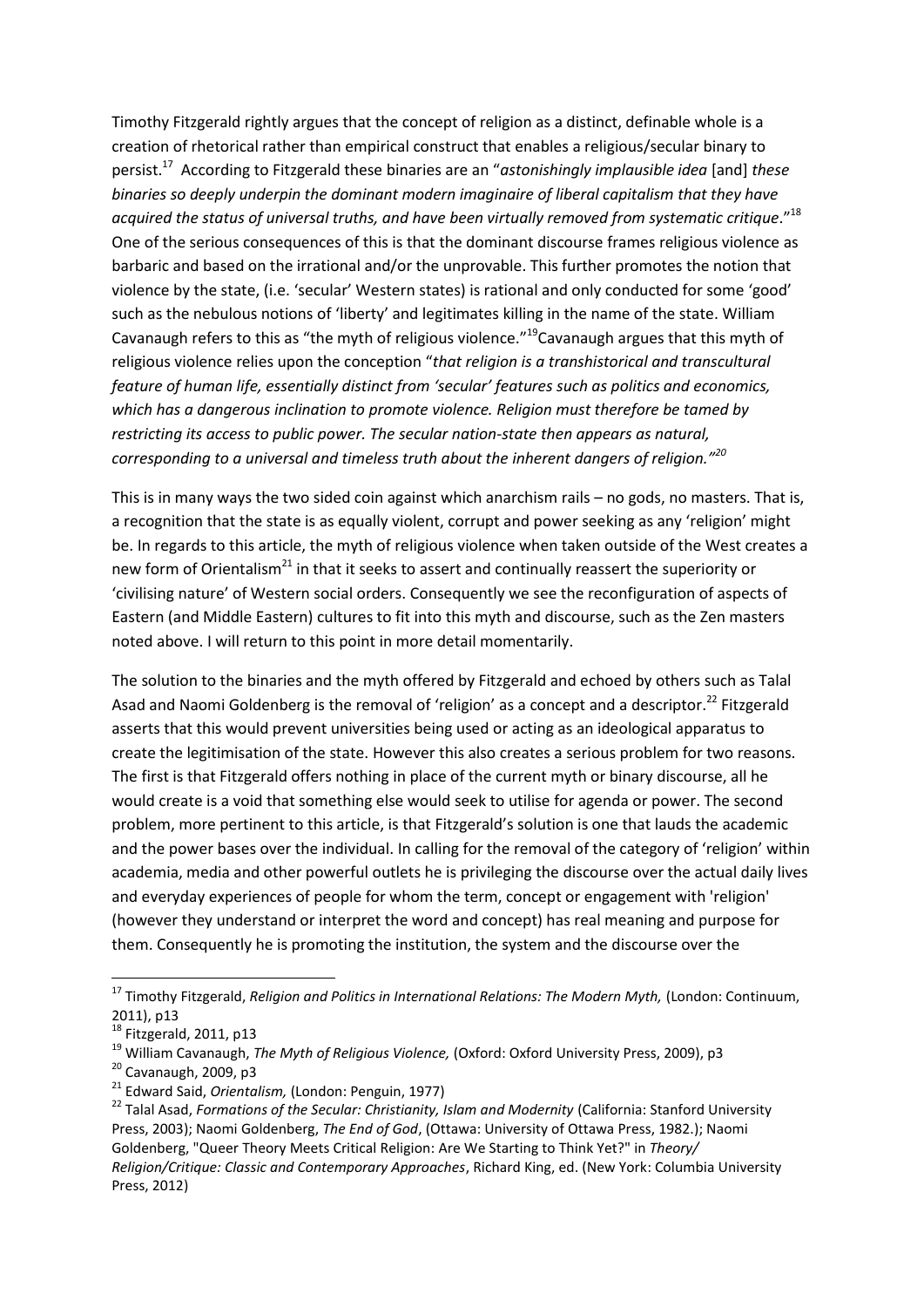individual, the community and the empiric evidence. For those individuals interviewed for this paper and additional research by the author, including for a PhD thesis,<sup>23</sup> this solution of Fitzgerald's would be problematic and incompatible with their own experiences and identities. Therefore we must, rightly, keep Fitzgerald's critiques of the concept and usage of the term 'religion' in mind but seek to ensure the individuals' and communities' experiences and identities can be given as much credence and voice as those of powerful institutions and authorities (if not more). In conducting such a search we are compelled to engage with the concept of Orientalism.

#### Orientalism and New Orientalism

Edward Said's ground breaking, and now canonical, work on Orientalism argued that gross caricatures and stereotypes of Arab peoples, Asian and to a somewhat lesser extent Indian peoples were intended to provide a rationalisation for European colonialism based on a self-serving history in which "the West" constructed "the East" as extremely different and inferior, and therefore in need of Western intervention or "rescue". As Said puts it, "*the Orient has helped to define Europe (or the West) as its contrasting image, idea, personality, experience.*"<sup>24</sup>To function as a contrast these cultures are depicted as exotic, backward, uncivilized, and at times dangerous. A comparison could be drawn with the current descriptors laid at the feet of religion within the religious/secular discourse. Orientalism has been occurring, especially in academia, since the European Enlightenment and is largely driven by self-serving imperialism. Since Said's book there have been concerted efforts to refrain or at least to draw attention to Orientalism in literature, art, film, media reporting and academic writing. In its place we find attempts to utilise the motifs and symbols from such cultures to critique Western modernity and post modernity. Increasingly this is focused on Islamic or Arabic cultures. Ian Almond argues that this approach of utilising the Islamic Orient to critique the West (as found in the work of writers such as Nietzsche, Derrida and Baudrillard) risks becoming an even more insidious form of Orientalism.<sup>25</sup> Although Almond readily admits that many of these writers acknowledge the multiple Islams and cultures that exist, he is at pains to point out that they are still holding Islam and Eastern cultures in the place of the unfamiliar and at the periphery. They provide a means to critique another value system but their own worth is neither noted nor celebrated. They remain 'other' and thus controlled.<sup>26</sup>This is an important point in regards to an examination of DP and RD as they must by necessity engage with the issue of Orientalism (consciously or not) as they are seen to be attempting to create a lifestyle that combines elements of the 'West' with the 'Orient' to create a whole - not an easy path to tread, and not one that they (or anyone) always succeed in. A group interview with three individuals involved in Dharma Punx<sup>27</sup> descended into squabbling over this issue. One of them, Victoria, mentioned the tribute to Adam Yauch (Beastie Boys) performed by four 'Buddhist monks' dressed in robes typically associated with Tibetan Buddhism, (by which Yauch was very influenced).<sup>28</sup> Their tribute consisted of performing

<sup>&</sup>lt;sup>23</sup> Francis Stewart, *"Punk Rock is my Religion" Straight Edge Punk as a surrogate for religion, (University of* Stirling, 2011)

<sup>&</sup>lt;sup>24</sup> Said, 1977, p1

<sup>25</sup> Ian Almond, *The New Orientalists,* (London: I.B.Tauris, 2007)

<sup>&</sup>lt;sup>26</sup> Almond, 2007, p195

<sup>&</sup>lt;sup>27</sup> Hereafter DP will appear after any interviewees affiliated with the US based Dharma Punx and RD for the UK and Ireland based Rebel Dharma.

<sup>&</sup>lt;sup>28</sup> Adam Yauch died of cancer in May 2012. His band The Beastie Boys had a number of tracks that dealt with Tibetan Buddhism and more specifically Tibetan independence. The tribute was performed two years after his death on the annual MCA day. MCA was Yauch's performance name. It was later revealed that it had been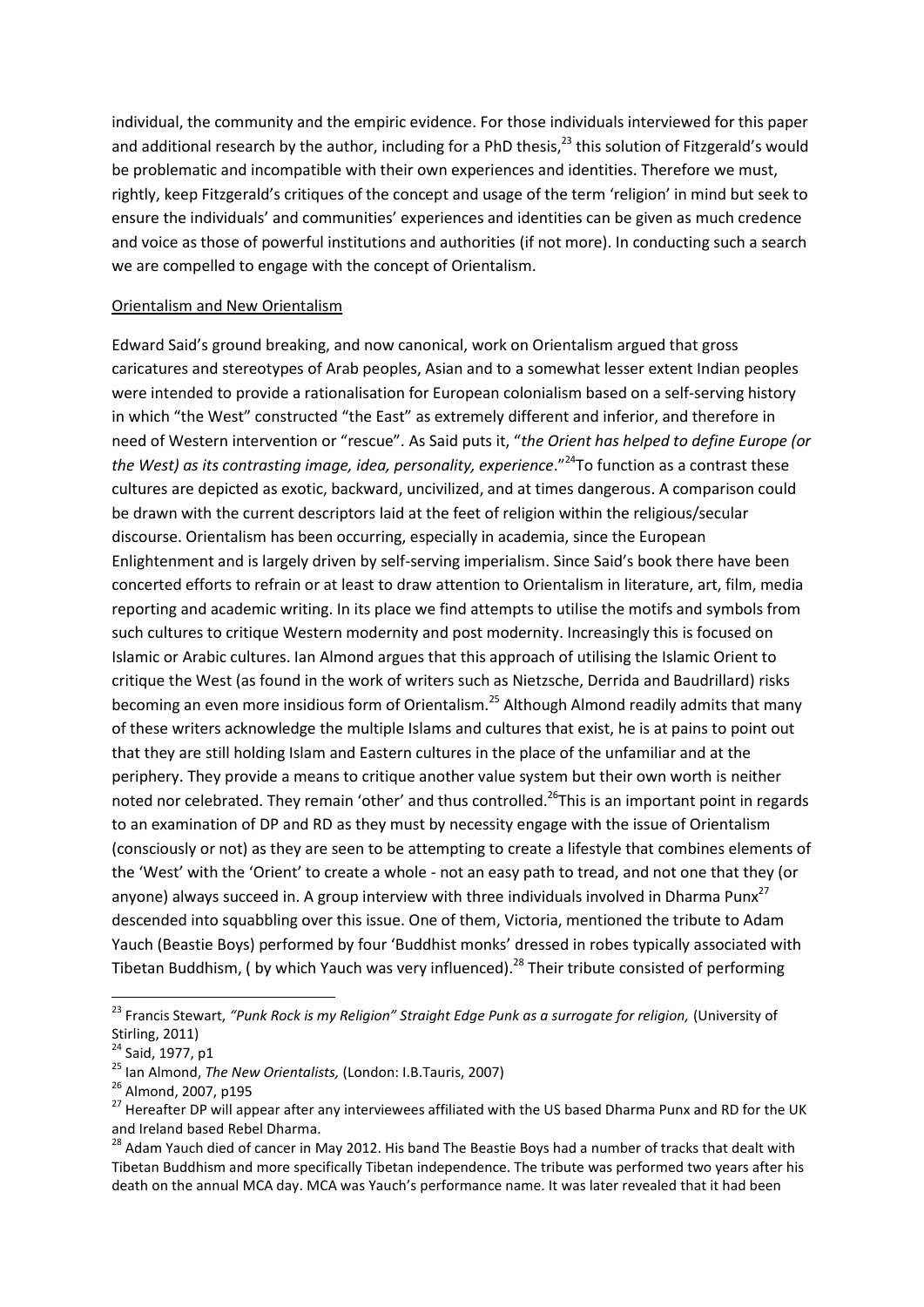break-dancing moves to a hip-hop song by the Beastie Boys. <sup>29</sup> The three interviewees – Victoria, Ellie and Stuart – argued about whether the monks should have participated in the stunt. Stuart vehemently argued that it was against the precepts, but Ellie and Victoria challenged him that the precepts merely discouraged it rather than forbade it and that it was a fitting tribute to Yauch who combined both in his own lifetime. Stuart responded by arguing that "[I]t is distasteful and disrespectful. People do this to Buddhism all the time and I'm sick of it. This clearly isn't real Buddhism." This provoked personal attacks on Stuart which I have not included here for reasons of privacy and respect, the remainder of the conversation is below.

Ellie: You can't determine what is and isn't Buddhism, who died and made you the Buddha?

Stuart: I'm not determining it, the precepts do. You can't change a religion just because you move it from the East to the West, the basic fundamentals stay the same.

Ellie: Rubbish, anything that moves from the East to the West has to change, we have different systems here, we understand things differently. Change isn't bad, it reveals the impermanence of things anyways. You just need to chill dude.

Victoria: Buddhism isn't a religion anyway. It was just a tribute to someone, if they weren't even monks what does it matter?

Stuart: Not a religion? Are you serious? Of course it is a religion, it has a recognised belief system, a way to understand the world and clear rules, that's what a religion is.

Victoria: It's a philosophy, a way of life maybe. It changes for people. Look at all the Hindus who are also Buddhist, or the people who combine Buddhism with Christianity or Judaism.

Ellie: Yeah I agree with Vicky and see nothing wrong in having monks dance if they want to. It's just a tribute. There are loads of kinds or interpretations of Buddhism and that's what makes it so awesome.

Stuart: I find it really offensive; you wouldn't get something like that in Tibet, in the East. We all need to grow up and stop expecting everything to entertain us or conform to our standards. It's disgusting how we take things and change them or mutilate them like this.

Ellie: How do you know what you get in the East? You even ever been?

Stuart: No, but…

Victoria: What?

 $\overline{a}$ 

Ellie: Seriously then, chill the fuck out.<sup>30</sup>

orchestrated by a New York advertising firm KNARF to promote MCA day and the monks where in fact professional performers hired to dance and not connected to monastic Buddhism.

<sup>&</sup>lt;sup>29</sup> <http://mic.com/articles/89077/the-story-behind-those-tibetan-monks-breakdancing-to-beastie-boys> [last accessed 12.12.14]

 $30$  Interview conducted 28.01.15. The interview was paused at this stage as people were getting upset and a few minutes break was suggested. After the break Stuart asked that the topic not be raised again, although he did agree it could remain within the transcript and be used in publications.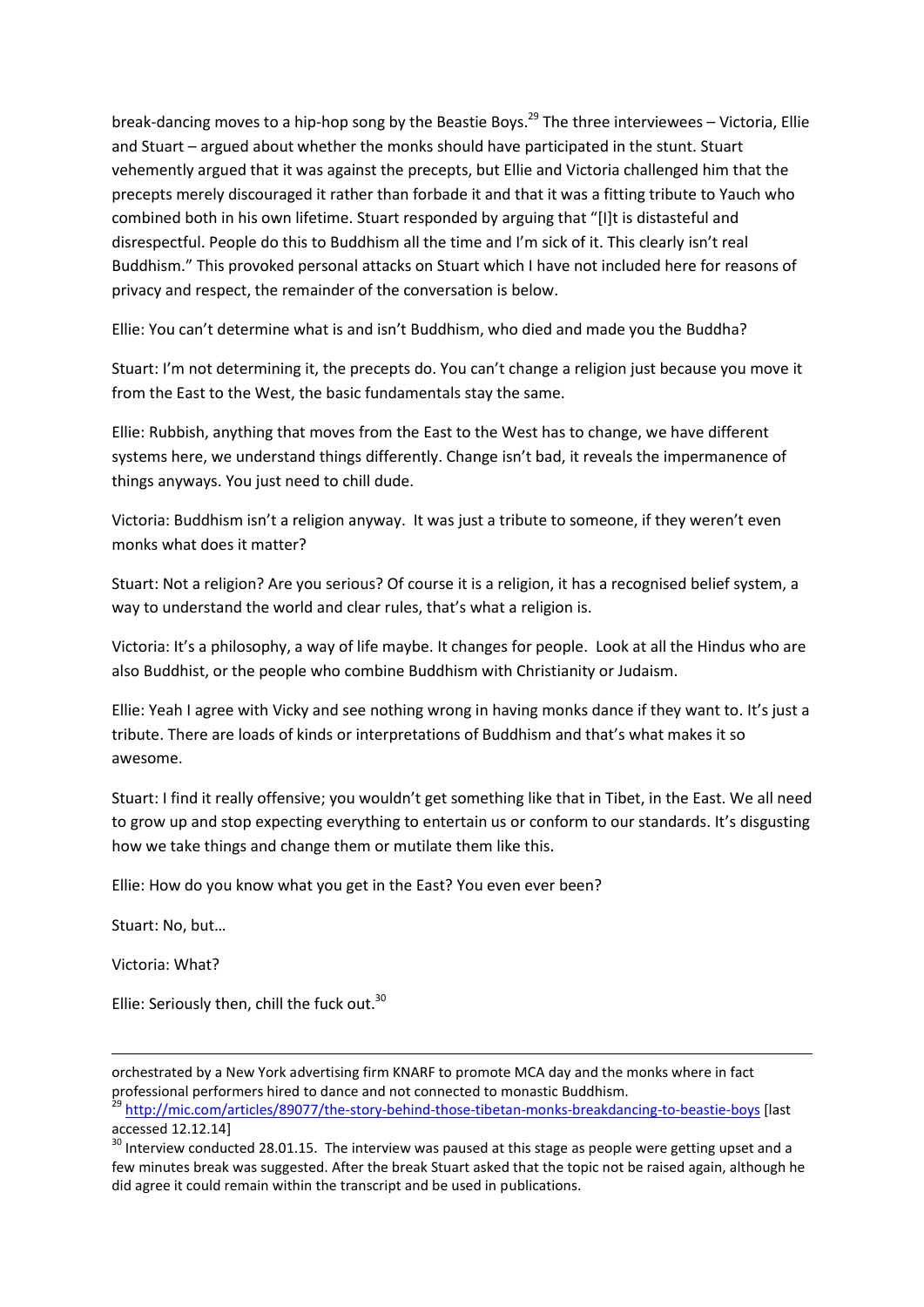These three interviewees $^{31}$  raise questions of Orientalism, not in and of themselves but rather through their language and what it reveals. Stuart, Ellie and Victoria repeatedly talk of 'The West', 'The East' and 'Tibet' as homogenous, *sui generis*, block terms. They use these words as descriptors with the assumption of a shared meaning and common understanding, and in a way that ignores the multiplicity of lives, experiences, and cultures of each area. By continually using terms such as 'East' and 'West' as comparators they maintain the distance and thus the implicit superiority of one over the other – despite their own personal attempts in their everyday lives to ensure and promote hybridity and synchronicity. This is a more serious issue than academic nit picking over word choice, it is evidence of the creeping form of new Orientalism that Almond refers to. As Slavoj Žižek rightly reminds us, words are never just words. "Words matter because they define the contours of what we do."<sup>32</sup> Some interviewees where attuned to this and expressed it with regard to their own approach. Chris (RD) spoke of, "*need*[ing] *to be aware of context and translation issues and not assum[ing] that just because we've translated it into English that we really understand it fully or even, I guess, that our words capture the right or full meaning."<sup>33</sup>* Gaye (RD) spoke at length on what she described as her "soapbox topic of lack of finessing", stating that "*[n]ot knowing the specifics of a particular approach and making assumptions is not helpful. Tibetan Buddhism and Therevadan Buddhism are not mutually exclusive. Understanding one can help me appreciating the other. It is a lazy ass that just reads one book – even Noah's<sup>34</sup> – and thinks 'right that's it, I got it, I can sit, I'm all sorted'. Also seeing things as a bit of 'Buddhist crap' or 'culturally alien' language to work through implies that we can do it better in the West. It's arrogance and ego and doesn't work for a global community, east and west is a division made up by those in authority to remain in power. I reject that division."<sup>35</sup>*

Bearing all this in mind, we need to examine the Dharma Punx and Rebel Dharma through a lens that enables the critique of the concept of religion as a Western colonial creation whilst acknowledging that certain beliefs, practices, rituals, and discussions (that an individual may wish to call 'religion') hold value and meaning. Given that we are dealing with a subculture that seeks to fuse elements from a multitude of sources into a coherent whole it is important that we continually draw upon the warning of Michael Marten in what he terms 'the no true Scotsman fallacy' in the question of identity.<sup>36</sup> Marten argues that instead of assuming that a 'true' version must exist we should instead look to view identity, especially in relation to 'religion', in terms of positions that continually shift in relation to others and to context. Furthermore our articulation of the position is also a movement through the repositioning of terms, ideas and language, especially in the interview situation. Therefore the reminder of the paper focuses on Dharma Punx and Rebel Dharma groups and how they intertwine punk, anarchy and 'religion' from a perspective that does not reinforce Orientalism,

 $31$  All from New York, as was Yauch, which may explain the heat of their responses to this event.

<sup>32</sup> Slavoj Žižek, *First as Tragedy, then as Farce,* (London: Verso, 2009), p109

<sup>&</sup>lt;sup>33</sup> Interview conducted 26.01.2015

<sup>34</sup> Noah Levine, founder/creator of Dharma Punx following his own book *Dharma Punx: A Memoir*, (San Francisco: HarperCollins, 2004)

<sup>&</sup>lt;sup>35</sup> Interview conducted 02.02.2015

<sup>36</sup> <http://criticalreligion.org/2014/12/08/the-no-true-scotsman-fallacy-and-the-problem-of-identity/> [last accessed 01.02.15]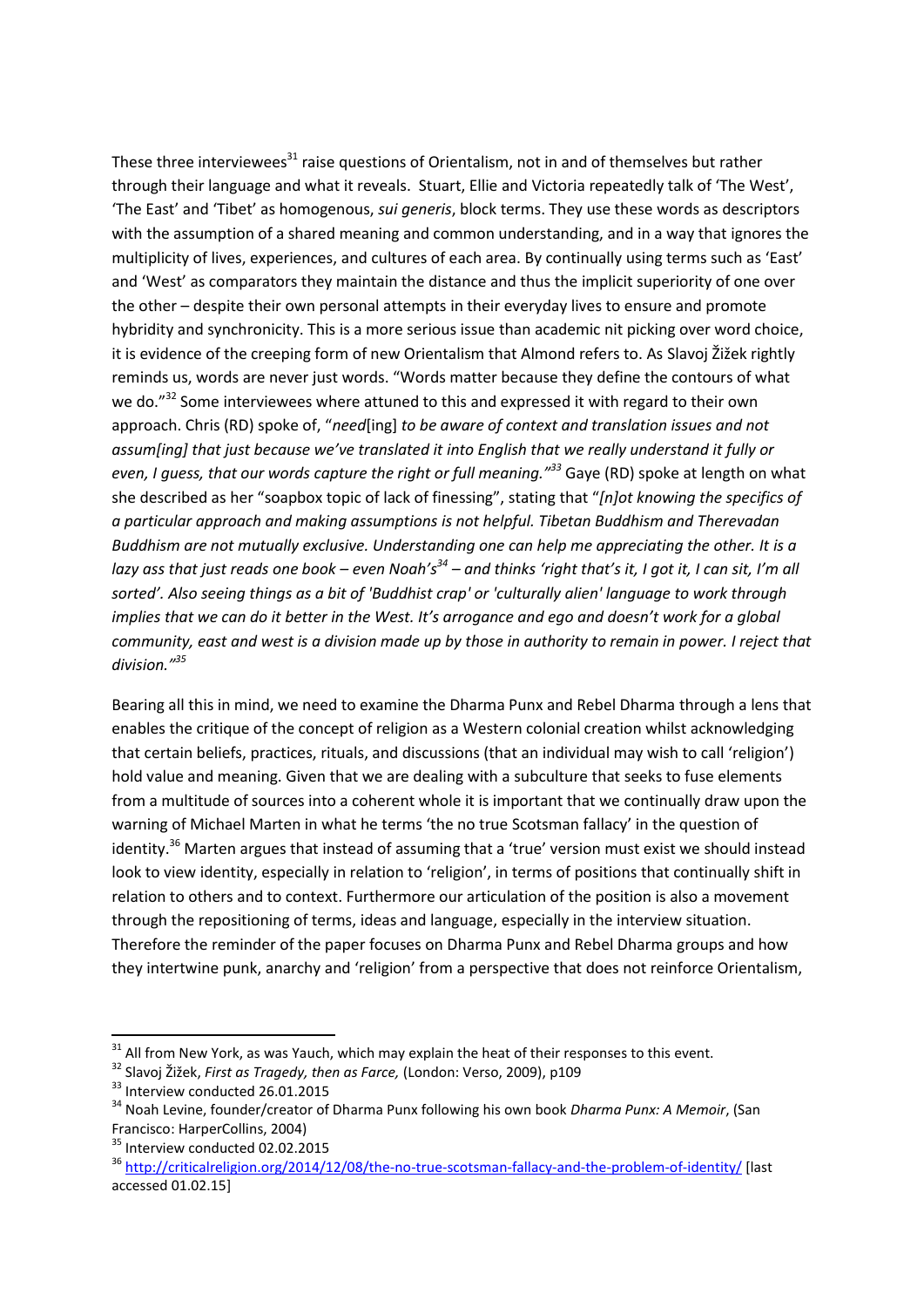encourage new Orientalism nor does it privilege the powerful over the individual or the community. Instead it seeks to determine the shifting positionality and its articulation.

#### Dharma Punx and Rebel Dharma

**.** 

For the majority of interviewees the path to joining either Dharma Punx or Rebel Dharma (or in some cases both) was remarkably similar – punk rock participation, drug and/or alcohol addiction, mental health issues, numerous attempts to get sober, trying to combine recovery programmes with various 'religious' or spiritual activities/traditions, coming back into punk participation, discovering Noah's books, choosing Dharma Punx or Rebel Dharma as a lifestyle. Interviewees were all in different stages of the path, although all had chosen Dharma Punx or Rebel Dharma as a personal practice at the time of the interview being conducted.<sup>37</sup>

Dharma Punx began in late 1999/early 2000 as the culmination of Noah Levine's lifetime journey through rebellion, punk rock, substance abuse, incarnation, travel and spiritual undertakings. It has since spread through the USA, in particular the West and East Coasts, and into the UK, with some groups also emerging in Northern Europe. Dharma Punx focuses on sitting and teaching groups in various cities throughout the USA with people being invited to speak on aspects of Buddhism, typically the Vispanna tradition. In addition there are retreats run by Noah and other teachers which individuals can pay to attend. There are also private Facebook groups for support and resources on a daily basis. In the UK Rebel Dharma is slowly growing, being something of a recent phenomenon. It is largely focused around a private Facebook group but individuals are increasingly setting up local sangha groups in cities throughout the UK and Ireland. There is also a yearly retreat held at The Barn Retreat.<sup>38</sup> There is a significantly wider range of Buddhist traditions found within RD than DP, although Vispanna is still the most common with the majority of interviewees describing it as "seeing the world as it really is".

The significance of the punk D-I-Y ethic cannot be underestimated in regards to the approaches to both a syncretic lifestyle of Buddhism, punk, and sometimes anarchism in regards to the appeal of Dharma Punx and Rebel Dharma. Numerous interviewees described DIY as something of importance to them from an early age.<sup>39</sup> Former Minutemen bassist Mike Watt described it as:

*Punk was about more than just starting a band, it was about starting a label, it was about touring, it was about taking control. It was like songwriting; you just do it. You want a record, you* 

<sup>&</sup>lt;sup>37</sup> Interviews where undertaken specifically for this paper in 2015, others where completed for a separate research project with those interviewees agreeing later that it could also be included in this article (2014) and a small number being interviewed for a PhD thesis (2009 – 2011). All interviews were conducted by the same researcher. Interviewees were given the option of having a pseudonym; most choose their own name wanting to take responsibility and ownership of their thoughts and ideas. Those who did choose to be anonymised are denoted through the use of ' ..' at their own request. To ensure anonymity, whilst still respecting their desire to use their own name, ages and locations have been removed as potential identifiers. The only notable exception is that those marked DP are American while those marked RD are from or living in the UK. Interviews in the UK were all conducted via email or instant message on Facebook. Interviews in the USA where a combination of face to face interviews (2009 – 2011) and email or Facebook (2014).  $38$  From which this paper takes its title.

<sup>&</sup>lt;sup>39</sup> D-I-Y are the initials for Do It Yourself. This is the ethos in punk that if you want something to happen, be created or change then you have to get on with it and make it happen. You should not wait around and expect it to be done for you. This translated into people forming bands, creating fanzines, record presses and labels, designing merchandise and organising tours, shows and protests.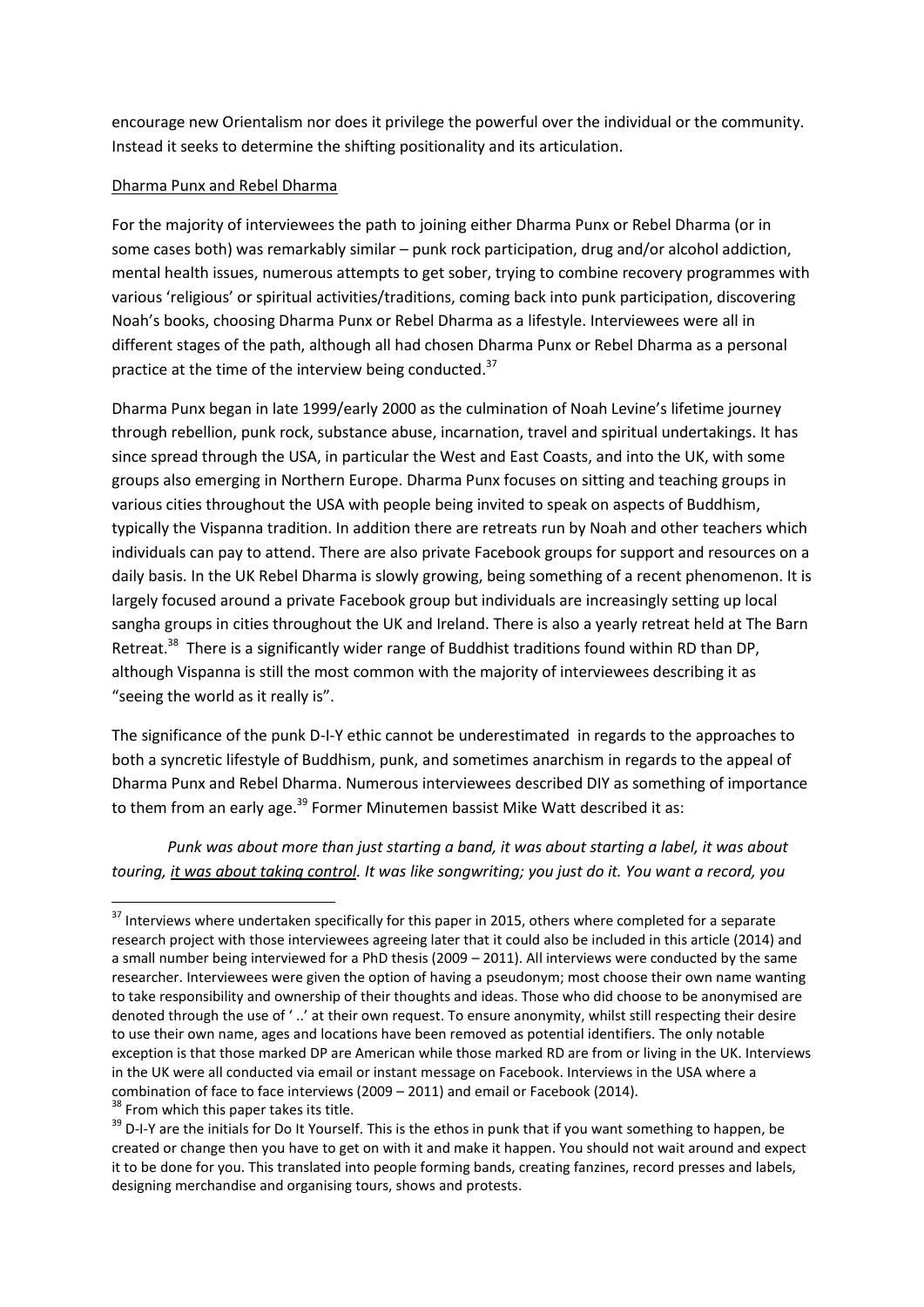*pay the pressing plant. That's what it was all about.<sup>40</sup>*Interviewees made similar reflections and comments:

*The most important message of punk? - D.I.Y. Think for yourself. Do your own thing in your own way.* Merv (RD).<sup>41</sup>

*My involvement with punk is probably more accurately an involvement with DiY culture. My more obvious punk involvement stemmed from political activism (anarchist, within the anti-capitalist movement around things like J18, S26, N30, Maydays, Euromayday, RTS, etc) that grew from my late teens throughout my twenties, and the support financial and propaganda wise that punk bands gave activism, through mentions of causes on stage, to benefit gigs, to CD and zine distros, etc.* 

# Dan (RD). 42

The concept of doing things for yourself (and others) without the permission or assistance of those in authority or control is based on a concern for taking responsibility for you own life (including bad decisions) and the society around you. It is also inherently connected with anarchism both in regards to questions of power and its negation, thus enabling autonomy and preventing division and domination. This was perhaps most famously articulated by what has become known as Anarchopunk, which concerned itself (lyrically, visually and in action) with freedom from social conformity and the shackles of societal constraint, championing personal independence and the exercise of free will. Concurrent with that was a concern within anarcho-punk for the liberation of the planet (widely understood) from exploitation, the tyranny of the "war state" and the overthrow of the disfiguring and alienating capitalist system. "*Within Anarcho-punk, DIY activity was seen as indivisible from the political-cultural project by which the movement was enthused."<sup>43</sup>* We find examples of this expressed throughout a plethora of anarcho-punk songs, for example:

Oi you for fucks sake, 'wake up',

Righteous and the greedy

It's big brother's biggest brother common panacea

Spy satellites bugging device Building egos / budding stars

Everything discovered

From small acorns - world domination

CCTV recording me

Observing then controlling the

Nation on location

 $\overline{a}$ 

<sup>40</sup> Michael Azerrad, *Our Band Could Be Your Life,* (New York: Back Bay Books, 2001), p6. [Emphasis mine.]

<sup>41</sup> Interview conducted 08.02.2015

<sup>42</sup> Interview conducted 06.02.2015

<sup>&</sup>lt;sup>43</sup> Rich Cross, "There is no authority but yourself: the individual and the collective in British Anarcho-Punk", *Music & Politics,* 4, Number 2 (Summer 2010) p 1 -20 pp6 [extra ref here?]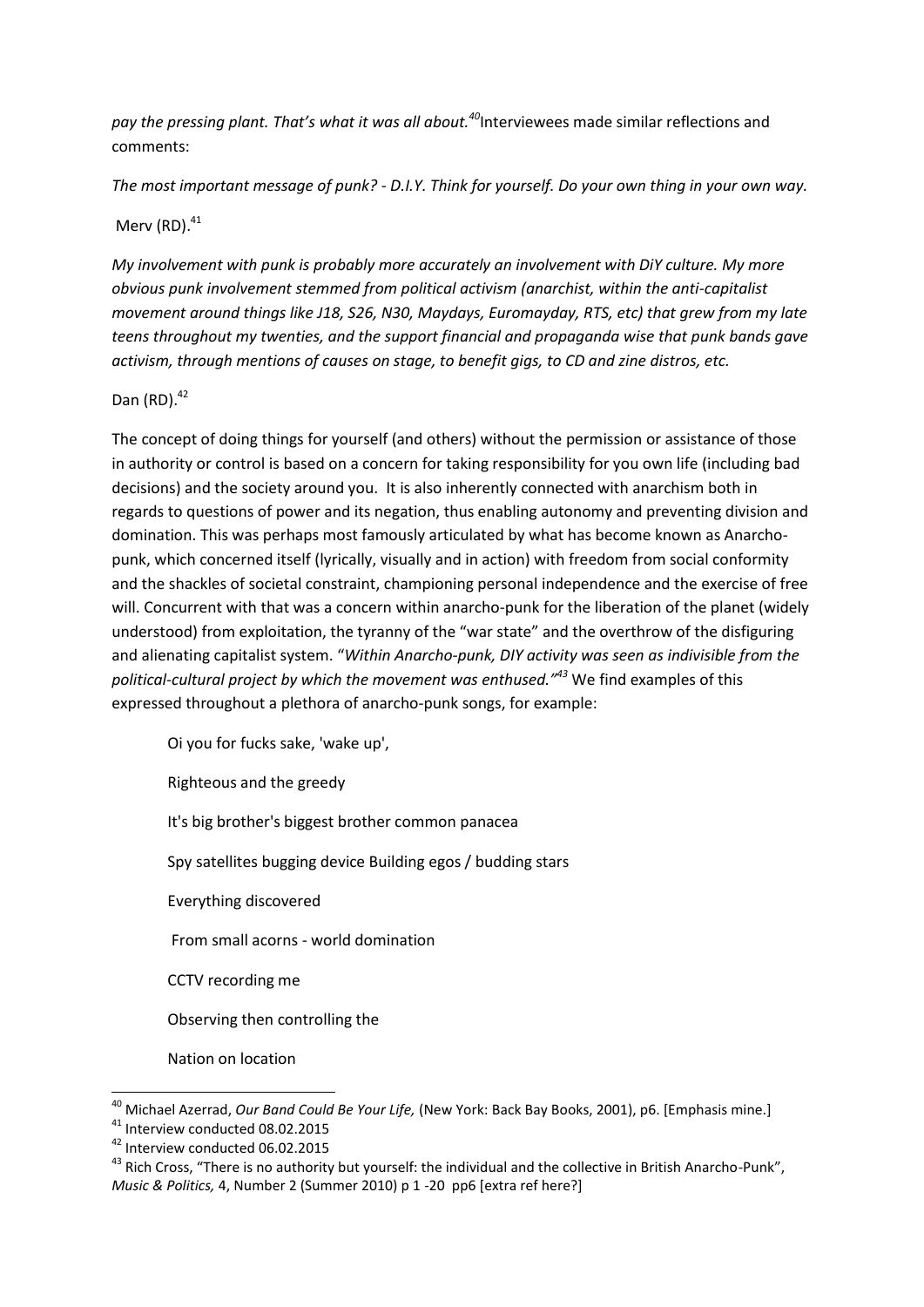#### World domination<sup>44</sup>

See the policemen running round Driving culture underground They get paid to put you away Cos that's how the system works these days<sup>45</sup>

We're all conditioned to think ten tellies are better than one And to blow this world up ten times is better than to blow it up once Billions spent on destroying the world while millions starve, where did we go wrong? Where did we go wrong? Maybe you don't think that this is wrong? We as one are saying Feed starving people Fuck your bombs<sup>46</sup>

These expressions are comparable with the concept of perfect livelihood articulated within the noble eightfold path. Perfect or right livelihood being understood as the means by which the image of the ideal society becomes transformed into attempts at reality by focusing, not on the individual as such but rather on the collective life. As Sangharakshita describes it, "*you cannot live and work in a corrupt, basically unethical society without, to some extent, becoming besmirched by it. So even in the interests of one's own individual moral and spiritual life one has to make some effort to transform the society in which one lives."<sup>47</sup>*

In his section on The Revolutionary Manifesto, Dharma Punx founder Noah Levine expresses similar thoughts. "*Ignorance is not just Western or Eastern; it is human. For the awakened revolution to take root, the pervasive racist structure of society has to be dismantled.… Service is at the heart of the revolution … Our human society is founded on confusion, ignorance, and lies. The legacy of violence and greed that our ancestors have left in their wake is the foundation on which we find ourselves standing today … Serving the truth comes down to simply living life from the place of positive intentions. This may be counterintuitive; in fact it may be the most radical stance one can take."<sup>48</sup>*

<sup>44</sup> "There's No Power", Conflict, *There's No Power Without Control*, 2003, Mortarhate

<sup>45</sup> "Society", *Subhumans, EP – LP*, 1986, 2010 edition, Bluurg

<sup>46</sup> "Some of us scream, some of us shout", Flux of Pink Indians, *Strive to Survive Causing the Least Possible Suffering*, 1982, 2013 re-issue, One Little Indian

<sup>47</sup> Sangharakshita, *The Buddha's Noble Eightfold Path,* (Birmingham: Windhorse Publications, 2007), p78

<sup>48</sup> Noah Levine, *Against the Stream,* (San Francisco: Harper Collins, 2007), p119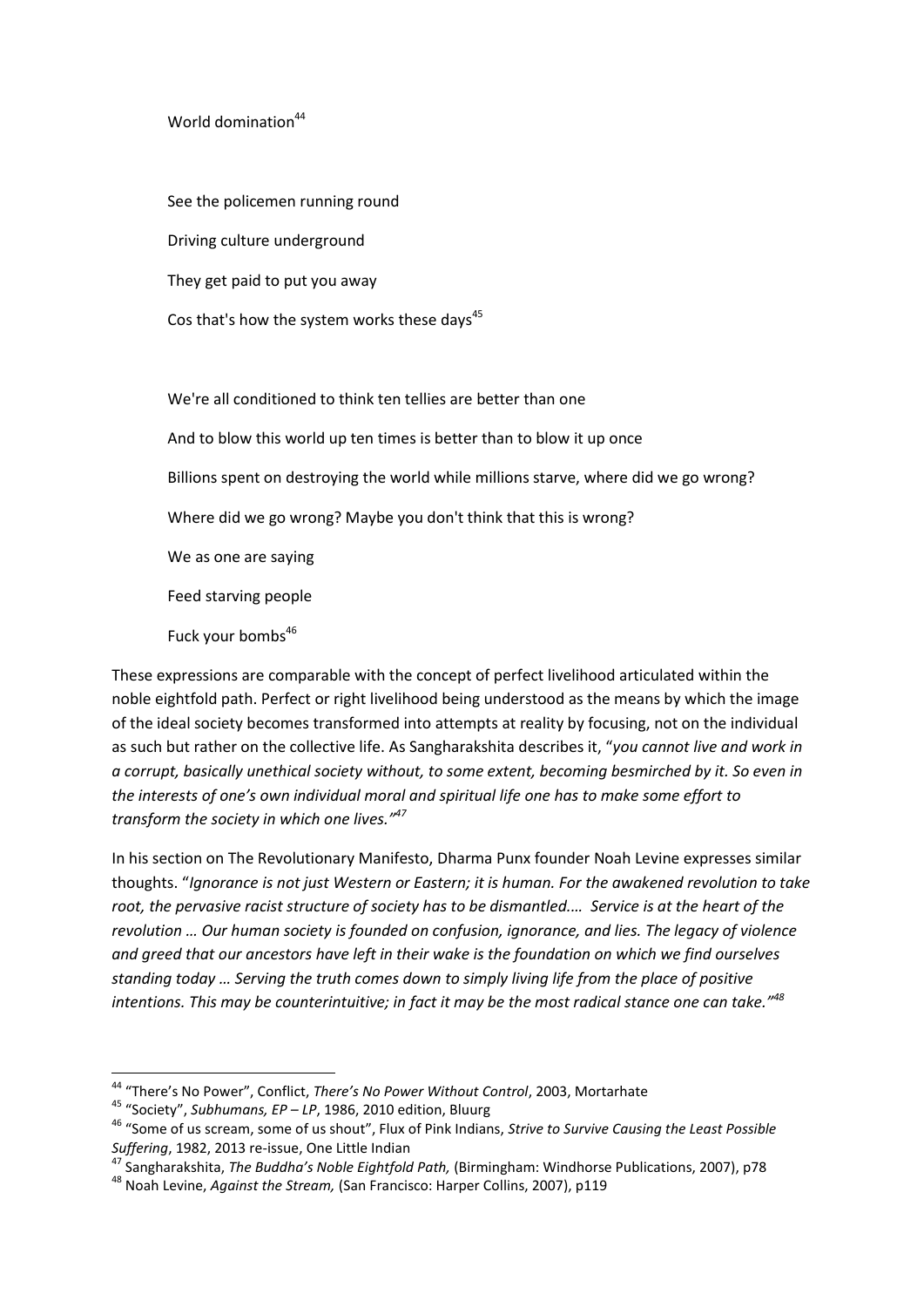Anarchist activists and anarcho-punks have sought ways to radically alter society. Some engaged in political interference or even running for political office<sup>49</sup>, others engaged in civil disobedience through actions such as hunt sabotages, protests, riots and civil disobedience. A growing number attempted in various ways to create an example of how their vision of society could function through squats and communes *OK so I don't know how long I can live here till the cops throw us out, but they're no different, they don't know when they will lose their precious house 'cause of someone else taking their job or foreclosure or whatever. Difference is I can see it, they can't."* Rach (DP). 50

While it is important to acknowledge the resistance to capitalist property relations inherent within squatting, it is equally important that the lifestyle of squatters is not over-romanticised.<sup>51</sup> Often interviewees recalled tales of living in deserted and dangerous shells of buildings, with vermin, no running water, inconsistent electricity and things such as mattresses scavenged from the street or skips. While the conditions may not be ideal, the purposes (for some) certainly align well with the Buddhist concept of right livelihood. Although with the caveat that the drug taking and harmful behaviours that occurred in some squats certainly do not align with said principle.

*It's the basic paradigm of our time: we shouldn't trust so much in the state. We shouldn't trust so much in big companies, we should take responsibility ourselves. It's like they say at the meetings, we are basically just counter culture idiots, rebels, freaks and oddities that are willing to look at what we are really doing and why in order to find a better or true path through the pain and confusion that comes with being human. I think it is Noah's book where it says something like, freedom is the future and it comes through wisdom, compassion, kindness and generosity. Those that cling to the notion of property ownership as a source of power cannot walk that path, because their actions are about power, protectionism, isolationism and giving up control.* Peter (DP). 52

One interviewee, Jake (RD), wrote and published a book about his early experiences with anarchopunk, revolutionary action and trying to achieve these goals in the late 1970s and early 1980s.<sup>53</sup> However, in his interview Jake expressed his eventual frustration with anarcho-punks stating:

*My political views changed after my first contact with Asia, which pre-dated any meditation by a decade. The one size fits all solution of revolutionary anarchism just didn't not apply to the India I saw in the '80's. Many of the problems may be similar e.g. inequality, but different cultures need different solutions*<sup>54</sup>

This returns us to the question of Orientalism, the privileging of power and the connections with Buddhism. There is a tendency for those outside of the subculture to assume that punks and anarchists are not only synonymous with one another (a highly contestable presupposition) but that anarchism itself is homogenous. While a shared goal of a liberated humanity there is a multitude of understandings of these terms. Some follow an individualist anarchist as articulated by Max Stirner,

<sup>49</sup> Jello Baifria for example

<sup>50</sup> Interview conducted 31.08.2014

 $51$  The propensity of punk in particular to look back on itself through rose tinted glasses, as it were, has been explored in detail in "The Outcasts: punk and the Troubles" in *Tales from the Punk Side*, Greg Bull & Mike Dines (ed), (London: Itchy Monkey Press, 2014).

 $2$  Interview conducted 03.09.2014

<sup>53</sup> Jake Saltiel, *The Joys of Work,* (Amazon UK, 1991)

<sup>&</sup>lt;sup>54</sup> Interview conducted 11.03.2015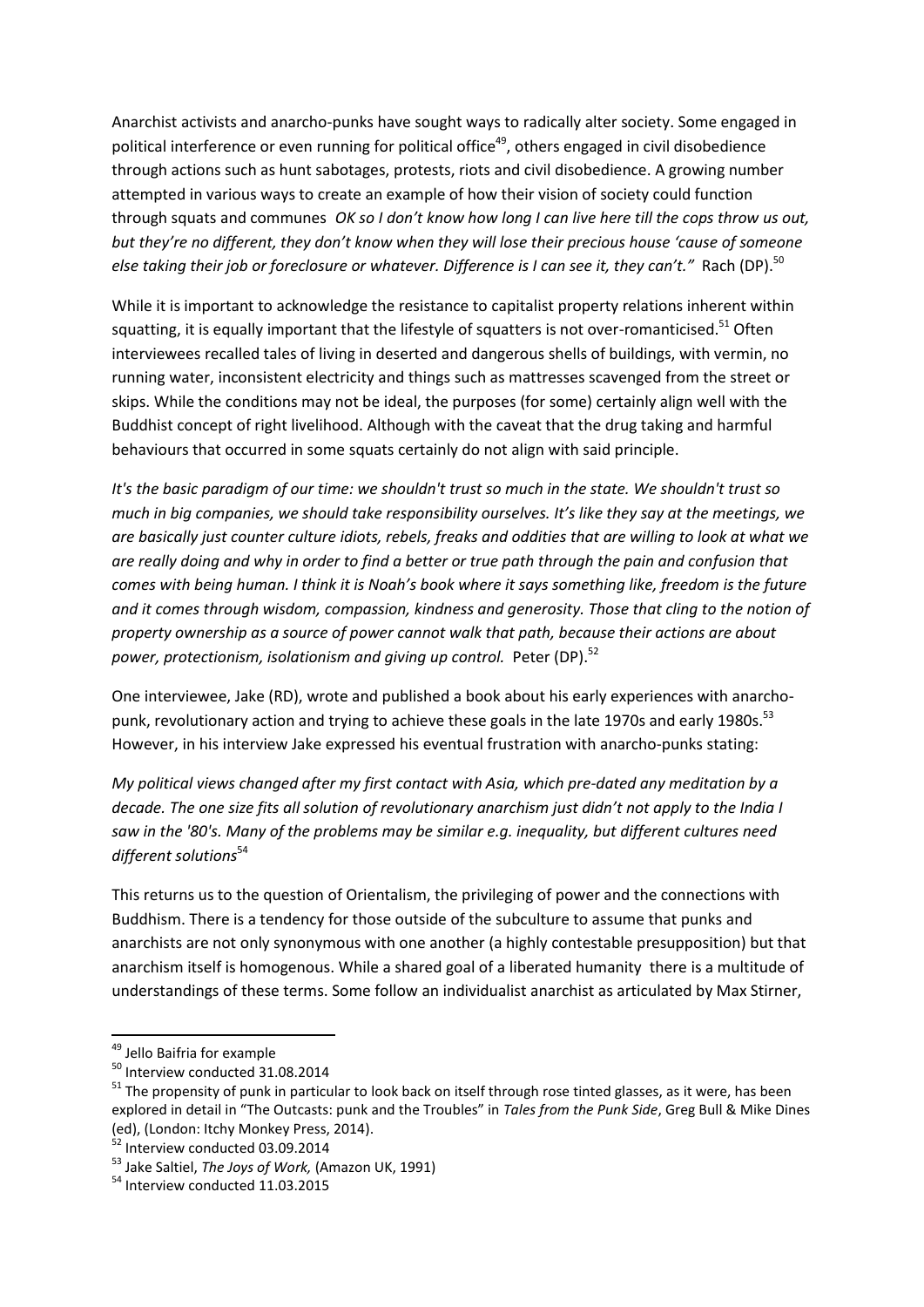in which the individual is the agent of revolution through extending their own freedoms.<sup>55</sup> Whilst for the collectivists, the agents of social change are those who suffer the most through various forms of exploitation.<sup>56</sup>However, as Jake was pointing too in his interview, oppression within one state does not equate to oppression within another. Solidarity cannot be a given without fuller understandings of such nuances. Many of the anarcho-punks and other punks in the UK, for example, were able to draw unemployment benefit to ensure they could at least feed themselves - no such safety net necessarily exists for those who are unemployed in other countries. Assuming communal suffering or understanding is itself a form of Orientalism as well as a form of oppression as it may lead to the action of speaking for and about other individuals, groups and countries. Thus perpetuating a perhaps unconscious Eurocentricism and re-enacting/mimicking the very powers they are fighting against. Gayatri Spivak's essay "Can the Subaltern Speak?" engages with this in regards to the processes whereby postcolonial studies ironically reinscribe, co-opt, and rehearse neo-colonial imperatives of political domination, economic exploitation, and cultural erasure.<sup>57</sup> Said writes: *the Orient is not an inert fact of nature. It is not merely there, just as the Occident itself is not just there either. … Therefore as much as the West itself, the Orient is an idea that has a history and a tradition of thought, imagery, and vocabulary that have given it reality and presence in and for the West.<sup>58</sup>*

Said goes on to argue that ideas, cultures and histories cannot be understood without their unique and multi-layered configurations of power forming a significant scaffold around their study and examination - and that is what we are seeing in the above interview extracts. Dan (RD) spoke of requiring this in his own search through and exploration of Buddhism as a potential path for him, stating:

*I see it as more in line with Chellis Glendinning and her book "My Name Is Chellis, and I'm in Recovery from Western Civilisation"… What is so significant for me about this book is that it described Buddhist techniques for analysis but it critiqued the more well-known Buddhist activists such as Thich Nhat Hanh. In one fabulous section Chellis talks through one of TNH's exercises about looking at a piece of paper and seeing the plants and sun that gave it birth, Chellis says that's fine but we must also see the industrial processes that created it and the toxic chemicals used to whiten the paper, i.e., that in the simple and mundane we can see all of our creation and not just the "nice" as many Buddhist teachers are wont to focus upon.<sup>59</sup>*

The presence of Orientalism, a one size fits all approach within Anarcho-punk (and other versions of anarchism and punk rock), along with a propensity within aspects of Buddhism to focus on what Dan referred to as "nice", can be understood through Benedict Anderson's conception of nationalism, which he terms "Imagined Communities."<sup>60</sup> Anderson argues that a nation is a socially constructed community imagined by the people who perceive themselves as part of that group. The same theory can be applied to communities and subcultures, not just to nations. Within this imagining of a community there is a strict delineation – who is in and who is out and why. Anderson argues that the

 $\overline{a}$ 

<sup>55</sup> Max Stirner, *The Ego and its Own,* (London: Rebel Press, 1993)

<sup>56</sup> Cross, 2010, p8

<sup>57</sup> Gayatri Spivak, "Can the Subaltern Speak?" in Cary Nelson and Lawrence Grossberg (ed), *Marxism and the Interpretation of Culture,* (Chicago: University of Illinois Press, 1988)

<sup>&</sup>lt;sup>58</sup> Said, 1977, p5

<sup>59</sup> Interview conducted 10.02.2015. Book referenced is listed in the bibliography

<sup>60</sup> Benedict Anderson, *Imagined Communities,* (London: Verso, 2006 edition)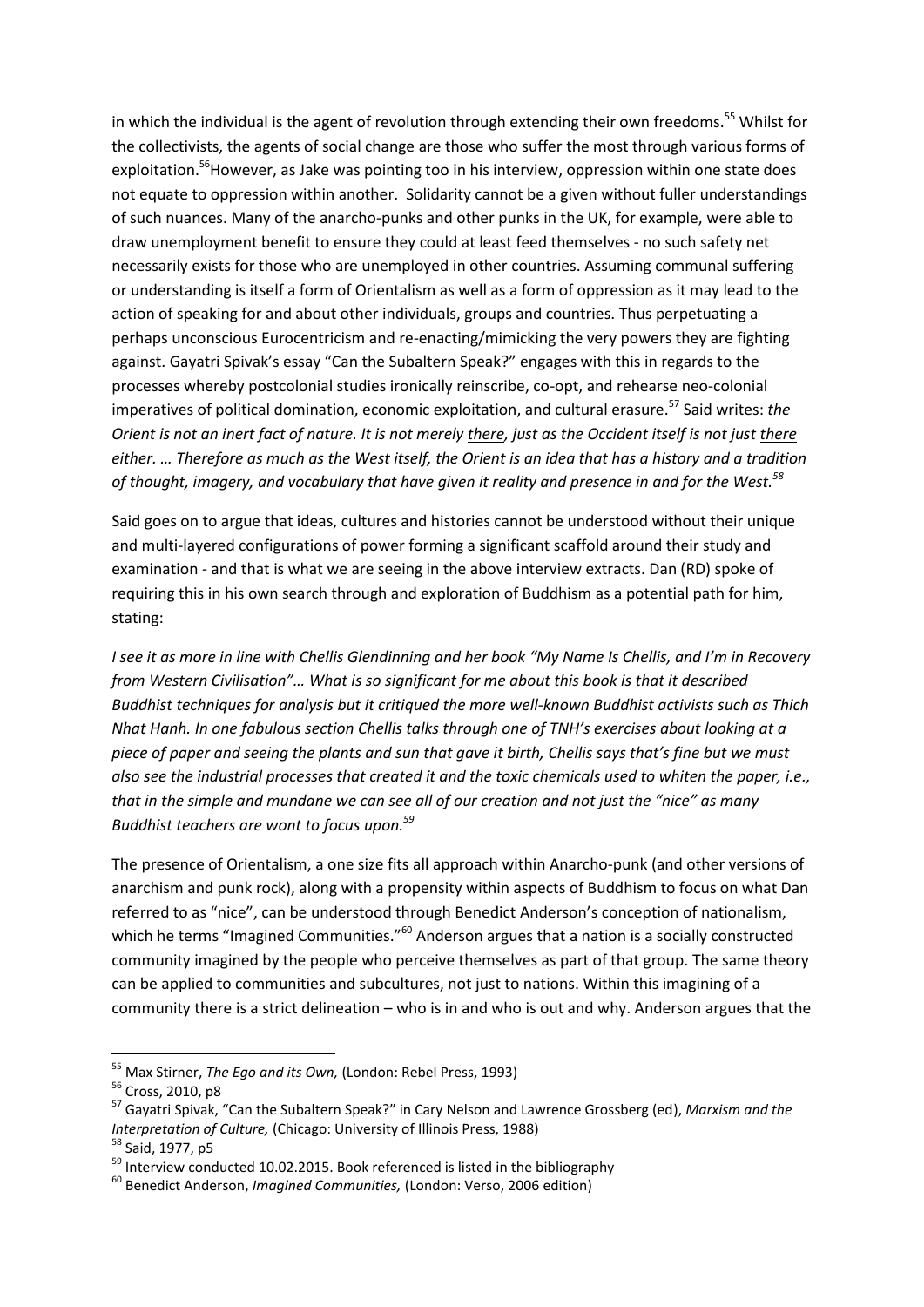problem is not only exclusivity but one of presumption. That is, all members of a community, subculture or nation cannot possibly meet each other and so they imagine or presume that all other members agree, hold to, and pursue the same concept of the community (and criteria for who is in and who is out) as they do and so proceed to build up their conception on that fallacy. This not only limits what a community can be or can create but it lends itself to the worst kind of nationalistic fervour, Orientalism, and an inability to expand when met with those who also consider themselves members but do not confirm one's imagined boundaries.

### The Imagined Community of Dharma Punx / Rebel Dharma

In joining the groups and in committing to a transformative practice such as Dharma Punx or Rebel Dharma, members typically meet online, although there are groups organised for guidance, meditation and retreat purposes. There are significantly more of these in the USA than in UK and Ireland. Issues of Imagined Community have arisen in a number of ways and identity renegotiations have had to take place. In the USA there has arisen a significant issue over costing, especially of retreats. Although most local meetings are based on *dana*<sup>61</sup> members have raised concerns and complained that those of lower incomes, working class status, mothers and for some those of colour have been marginalised or pushed out.

*I have three small children, I'm a single mom and am currently living on food stamps and welfare because of my PTSD* [Post Traumatic Stress Disorder]*. I can't afford child care to go to meetings, and ok yes maybe I could take them with me, but then I wouldn't really be focussing and meditating. I would be so afraid of them interrupting or disturbing others that I wouldn't get, its, wouldn't make sense.* 

Susie (DP).<sup>62</sup>

In a group interview, Shanna, Raul and Annie (all DP) talked amongst themselves about the cost of retreats:

*Shanna: It really annoys the crap outta me how expensive those retreats are. I know they have costs attached to them but really all they do is exclude anyone who isn't white and middle class.* 

*Annie: I agree, don't get me wrong. I love that Noah started this and I've learnt loads and stuff but I find it so, like, frustrating that there is never any acknowledgement of how much that was only possible because of the wealth of his father. I can't go off to retreats for 4 or 500 dollars at a go. Not only would I have to take it as my holiday time from work, but my holiday pay wouldn't even cover the cost, I'd come back broke.* 

*Raul: I don't go to the meetings or anything. I went a couple of times and it was all white, I felt really uncomfortable and out of place. It's supposed to be a place for the misfits, the kids that don't fit in, but it's only the misfits whose faces fit, you know? I'm Mexican, I'm brown, my face don't fit.* <sup>63</sup>

 $61$  Donation on the basis of what you can afford to give, rather than a prescribed or expected amount. French punks call it 'Prix Libre' (Free price), and I've seen it just called 'Pay What You Can' in the UK.

<sup>&</sup>lt;sup>62</sup> Interview conducted 20.03.2014

<sup>&</sup>lt;sup>63</sup> Interview conducted 12.10.2014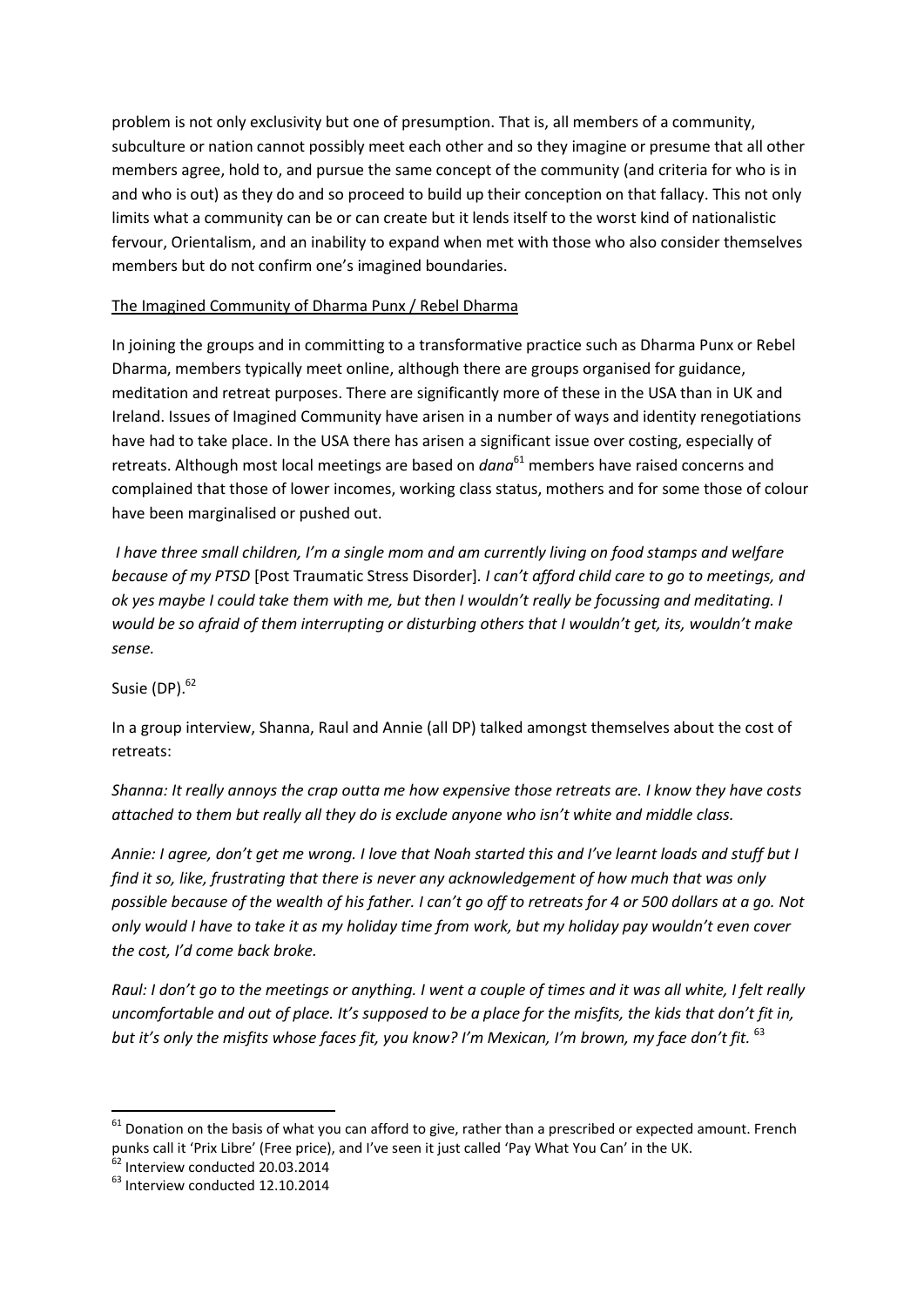These interview extracts reveal the issue of Imagined Communities in relation to access, perceived acceptability and belonging. Boundaries have been laid down with the assumption that all in the group will agree, as well as comply. Whether those boundaries are a matter of reality or perception, in some ways does not matter for those who feel they are left on the outside yet identify as belonging.<sup>64</sup>These same issues arose amongst another group I was involved with in the Bay Area during PhD fieldwork in 2009. This group where having to deal with their success in attracting the attention of local university students who were attending in greater numbers. Some members encouraged it and catered for it in regards to the range of speakers they invited along. Other members really struggled with it, claiming that it altered their identity and curtailed the punk element, which for them was as important as the Dharma element. They argued and complained that in accommodating these students they could no longer attend punk shows after sittings as a group, which had been an integral part of the experience for them. Although a number mentioned them only two interviewees, Mike and 'John', spoke of their desire for the removal or banning of the students.

*To be honest I'm considering leaving the group, have been on and off the last few months. And yes, if I'm honest, it's down to these students. They are only doing it for the cool points, like looking wacky and cool 'cause they hang out with punks. Thing is they aren't hanging out with us, they are seeing us in a safe environment, they don't actually have any interest in punk at all. They don't wanna go to shows or like the music or the politics, they just wanna do a bit of meditation, hippy trippy stuff and then go and tell their friends how cool and wacky they are.* 

Mike (DP). 65

*These fucking students are just ruining it, this is stupid. Why do we have to have them, like, they aren't cool with it all. Everything is already set up in society for them and now the one thing we have they are taking as well. No, just fucking no. I'm thinking of talking to [anonymised] about banning them or splitting the group or something. 'John'* (DP)<sup>66</sup>

This particular Bay Area group were also struggling to reconcile the types of speakers that would be appropriate giving their divergent audiences. The wider range of speakers demonstrated the issues that can arise both in regards to identity when we imagine that belonging to a particular group carries certain markers, and the mutation and adaption of teachings as they move from one context to another. Christopher Partridge argues:

*It is also important to understand that Eastern spirituality is not parachuted into Western culture – it is inhistorized, inculturated, contextualized. It should therefore come as no surprise to learn that the spirituality taught by Western gurus and masters is distinct from that taught by their Eastern* 

 $^{64}$  It should be noted that to date the same issues have not arisen within the UK RD groups in regards to race or gender, and although there has been some discussion about the cost of retreats on Facebook, no-one has mentioned it being prohibitive to their attendance as yet. The greatest issue for attendance appears to be distance and lack of access due to being limited to public transport.

<sup>&</sup>lt;sup>65</sup> Interview conducted 13.11.2009

<sup>&</sup>lt;sup>66</sup> Interview conducted 06.11.2009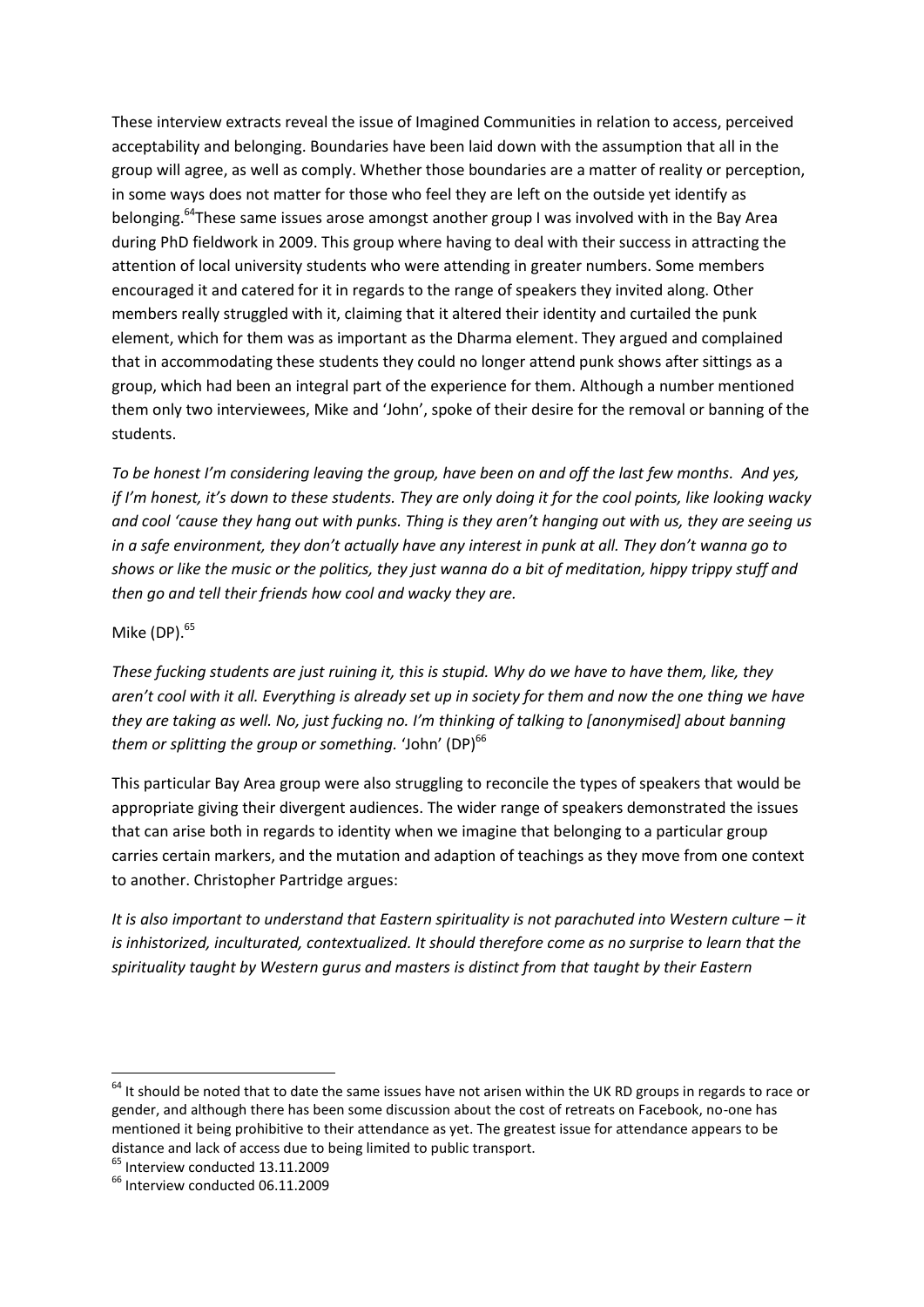*counterparts… because Eastern thought is being processed in Western minds, shaped as they are by a late modern context, an eclectic, bricolage approach to religion and neo-Romanticism.<sup>67</sup>*

To a great extent, although the history of Noah<sup>68</sup> is known and somewhat acknowledged. DP and RD are a hybrid group and so creating boundaries, especially imagined ones, is both inevitable and impossible at the same time. Many members cannot afford to continually travel and study under a range of teachers and practices – they are limited to books, internet resources and the group. This is perhaps most obvious in the final question this article will explore, that of whether the punks consider what they are doing as a form of religion, engagement with religion or something else and how that combines, or not, with their punk identity.

#### Conclusion - The question of religion

 $\overline{a}$ 

The introduction to this article engaged with Fitzgerald's argument, taken up by critical religion, that the concept of religion is a Western, colonial one intended to push an agenda of rationality, secularism and Christianity. It was a means of categorising and understanding (and ultimately attempting to control) the known and expanding world. The question of religion, spirituality and its conceptual understanding in connection with punk and anarchism is one that DP and RD has had to engage with, furthermore it is one that has increasingly become important in the study of punk in general. As Brian Peterson puts it:

*The inclusion of various forms of spirituality in hardcore instilled an even stronger passion for defining one's place in the world, regardless of one's spiritual beliefs … The divide over spirituality was often immense, but the formulation of a position on such issues allowed people to better pursue their own ideas and interests.<sup>69</sup>*

Peterson is referring to the debate that emerged and intensified throughout the 1990s with the emergence of Krishnacore and Christian punk. Individuals did have to think about where they stood on the issue of religion and spirituality and, more importantly, why. Dharma Punx in many ways has continued that debate, but does not carry the same incompatibility with the anarchistic core of punk because it does not demand the obedience towards a divine being. Furthermore, Buddhism stresses the importance of one's own inner journey towards a realised self rather than relying on dogma or leaders for answers or deferring to an unseen deity for explanations to the essentially inexplicable.

However it is important to consider whether the members' views on religion and of DP or RD as a religion is influenced, by or contributes to, the dual problems of Orientalism and Imagined Community. All interviewees were asked if they considered DP or RD to be a religion with "however you define that" included immediately following the use of the word religion. The immediate response of all interviewees was to say no, but to then begin to clarify, justify and think it through with a range of interesting responses and ideas.

<sup>67</sup> Christopher Partridge, *Re-Enchantment of the West Vol 1,* (London: T & T Clark, 2004), p106

<sup>&</sup>lt;sup>68</sup> Noah's father is Steven Levine who, along with Jack Kornfield, is credited with making Theravada Buddhism more widely available, accessible and understandable to Western (specifically American) minds. Ram Das, a friend of Steven's, and a Jewish convert to Hinduism, was also a teacher of Noah's. In his book, *Dharma Punx*, Noah explains a number of the monasteries in India, and various places within Asia, and teachers he has encountered and sat under, and what impact they have had on him and his teachings.

<sup>69</sup> Brian Peterson, *Burning Fight,* (Huntington Beach: Revolution Records, 2009), p132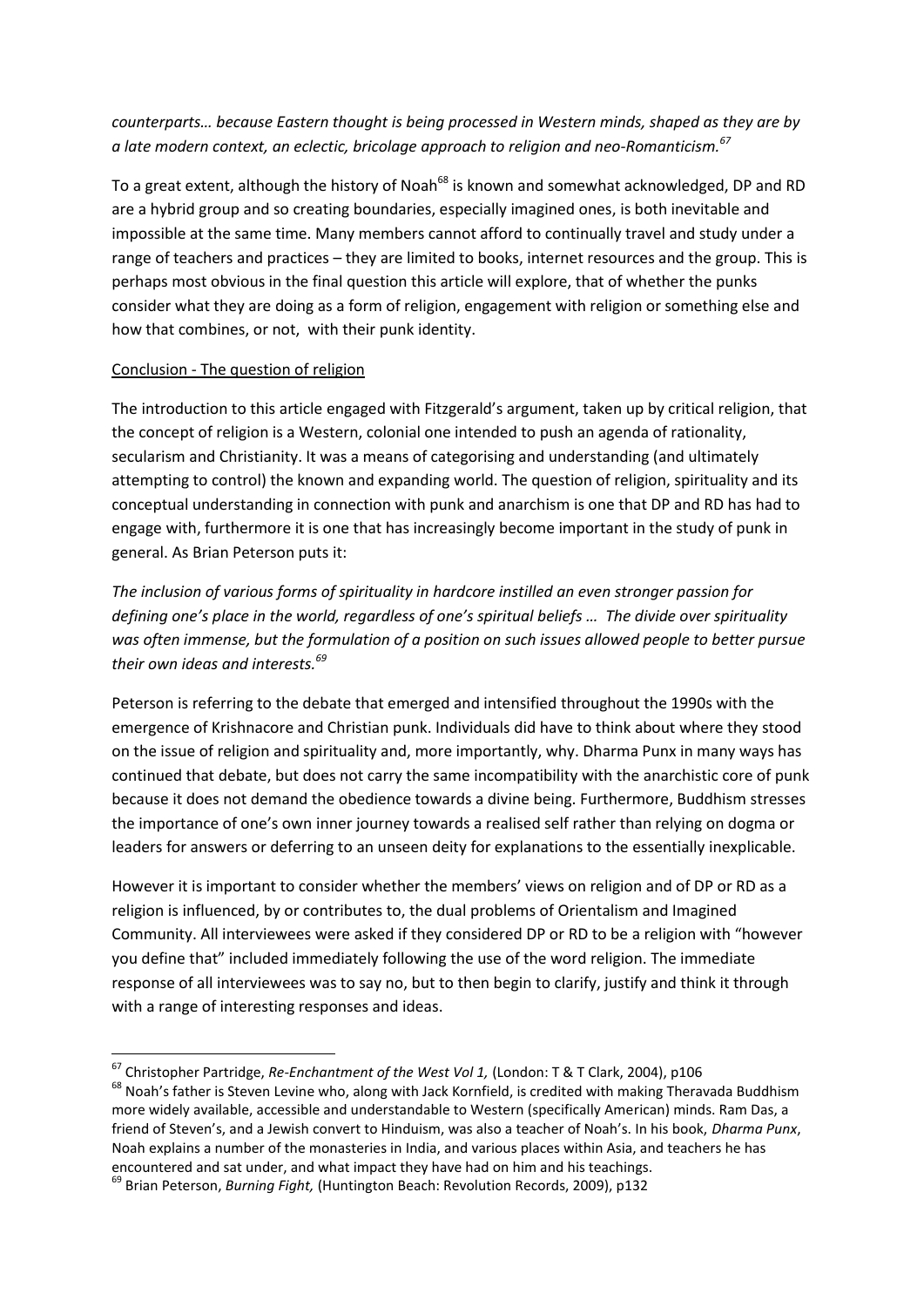*I really began to take an interest in religion and to reconsider my own religious heritage that I had for the most part discarded as I'd become "politically conscious". My religious heritage was Church of England, but actively so not just nominally in the way a lot of people are…* [Dan went through a period of serious mental health issues and personal traumas – not outlined here for purposes of privacy] *In looking for recovery, and desperately trying to avoid falling back on drink, I began to look again at religious ideas. Rejecting Christianity, I came across meditation through my work in cultural heritage and the preservation of a (if I recall correctly) Vietnamese Buddhist temple and the discussion surrounding the syncretic nature of Buddhist practice and how this meshed with understanding the intangible nature of what was being preserved (I suspect I maybe the only person in Rebel Dharma to have found the Dharma through that route!!). Anyway that led me down the rabbit hole of Buddhist writings and quickly to the book dharma punx. Later I started sitting with a local Dharma Punx group and really liked their approach and organisation… peer-to-peer, and everyone being able to lead, and their openness, and similarities of interests to mine… I think it's quite amusing that the punk tradition is the one that's following what could be conceived as the "fundamentalist" or "literalist" position! But for me personally what the Buddhist practices have opened up is Engaged Buddhist practices and ways of being in the world.* 

### Dan (RD).<sup>70</sup>

[Following a mental breakdown Merv] *did lots of therapy groups most of which included relaxation exercises. I liked 'em. One of my fellow nutters said "if you like relaxation exercises you should try meditation". He took me to a NKT group. That was the start. I don't take Buddhism as religion. The religious aspects don't interest me. I don't normally call myself a Buddhist. I'm a dharma practitioner.*

### Merv (RD).<sup>71</sup>

Jake referred to his practice as 'transformational' : *Transformational practices are ways of altering how the mind works. In the east they have been incorporated or co-opted, depending on your view, into the religions there. But the actual practices have very little to with beliefs, worship, gods, mystics etc. Religion is just a big word for superstition. I am not a religious person, or maybe even a spiritual person. I have little clue what that actually means. Many in the west are actually trying to fill the gap that their own local religion has failed to fill. That's why the NKT and Hare Krishna's are so popular. But these type of groups are scripture based. The practices come later. And in my view are just brainwashing. Really, I'm just not interested in that so for me I identify what I'm doing in a secular psychological way. Did Buddha have a shrine of himself? No. Is his story historical fact? No. Did Jesus walk on the water? No. Religion is the natural human need to find meaning in the unknown. Gods, devils deities, ascribing power to them which is somehow outside of ourselves, as I said it's superstition. 'The logic of children' my better half calls it. For me it's just nonsense. I get why for many its valid but for me, I'm just not like that. Buddha found a set of tools and a path. The path, or at least some of it, was formed in a temporal constraint, i.e. of his times. He was also a good teacher so people listened. Or maybe 'cause he was a prince? Who knows. The tools, the core of what we are doing are tools for an enhanced psychology.*

Jake (RD).<sup>72</sup>

<sup>&</sup>lt;sup>70</sup> Interview conducted 10.02.2015

<sup>&</sup>lt;sup>71</sup> Interview conducted 08.02.2015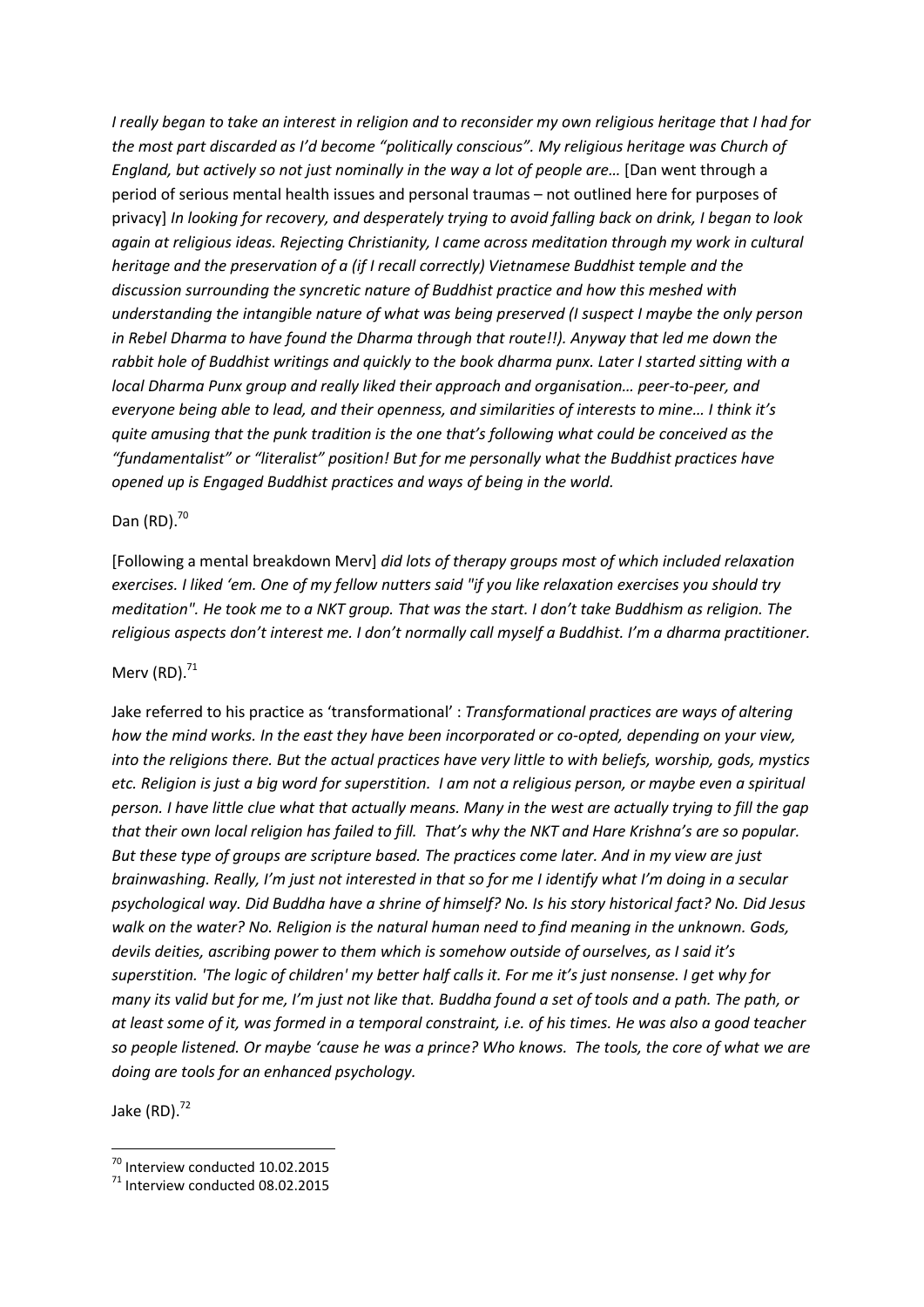*OK so here's the thing, I looked you* [researcher] *up, so I know you do the whole challenge the category of religion – which is fine and all, though I don't fully understand it – but for me, religion, well it just doesn't work. Religion is basically, well it's just bullshit to be honest. It's taking a good idea, making it a narrow approach and then forcing it on other people to make them agree with you or feel bad or guilty for disagreeing. It's all just one big fucked up power struggle. Was it supposed to be like that? I don't know. But do I think Dharma Punx is religion? I can see why some might, it has some of the outside appearances of it – rituals, expected practice and shit. But really, no, I don't think about it like that. It's personal, it's individual but also its punk and I don't think we can forget that part of it, for me that stops any bullshit religion taking over it.* 

## Chris (DP). $^{73}$

*Religion? Seriously? Fuck sake, no I hate them and wouldn't be involved with the kinda shit they do, they are institutions of power. Do I see Dharma Punx as religion, never really thought about it, but OK, well no actually I don't. It is, has no power, only that which I give it. I guess some would call it religion and think that it is that, but I don't fucking care what you call it, it works for me as it is. Calling it a religion doesn't change it, same as calling the government "friends" or something wouldn't change my opinion of them and what they do. They are just words, the only meaning they have is what we give to them and how we use them.*

## Kristen (DP). 74

Although this can only be a selection of the myriad of responses it serves to highlight the range of ideas that exists about the concept or 'religion' within DP and RD. Overwhelmingly interviewees resisted the notion that their practices where religious but a significant number didn't object to others thinking that they were.

While none of the interviewees openly stated that they themselves where religious, a very small minority (6 interviewees in total, 5 from the USA and 1 originally from the UK now living in the USA) were happy to admit adherence to a range of religious institutions. Interestingly none of them identified with the punk elements as strongly as other interviewees and all of them denied any involvement with anarchy. All were, or identified as, women and none were willing to engage with or discuss anything in relation to Orientalism or translation of ideas. An interesting contrast to those who did not consider it religious but where trying to grapple with – in varying degrees – the same ideas. There is perhaps a link between dogmatism and Western neo-liberal conception of progress in relation to American articulations of religion / faith working through the response of these 6 interviewees. Charles Taylor describes it as "*A way that Americans can understand their fitting together in a society although of different faiths, is through these faiths themselves being seen as in this consensual relation to the common civil religion."<sup>75</sup>*

The willingness of interviewees, and of those who post on the Facebook forums, to engage with the concept of what religion is, and think about it in terms of what they are doing and creating together, is not simply a reaction to a new way of expressing it. Rather it is tied intrinsically to their

<sup>&</sup>lt;sup>72</sup> Interview conducted 11.03.2015

<sup>73</sup> Interview conducted 28.10.2009

<sup>74</sup> Interview conducted 02.12.2014

<sup>75</sup> Taylor Charles, *A Secular Age,* (Cambridge, MA: Belknapp Harvard, 2007) p524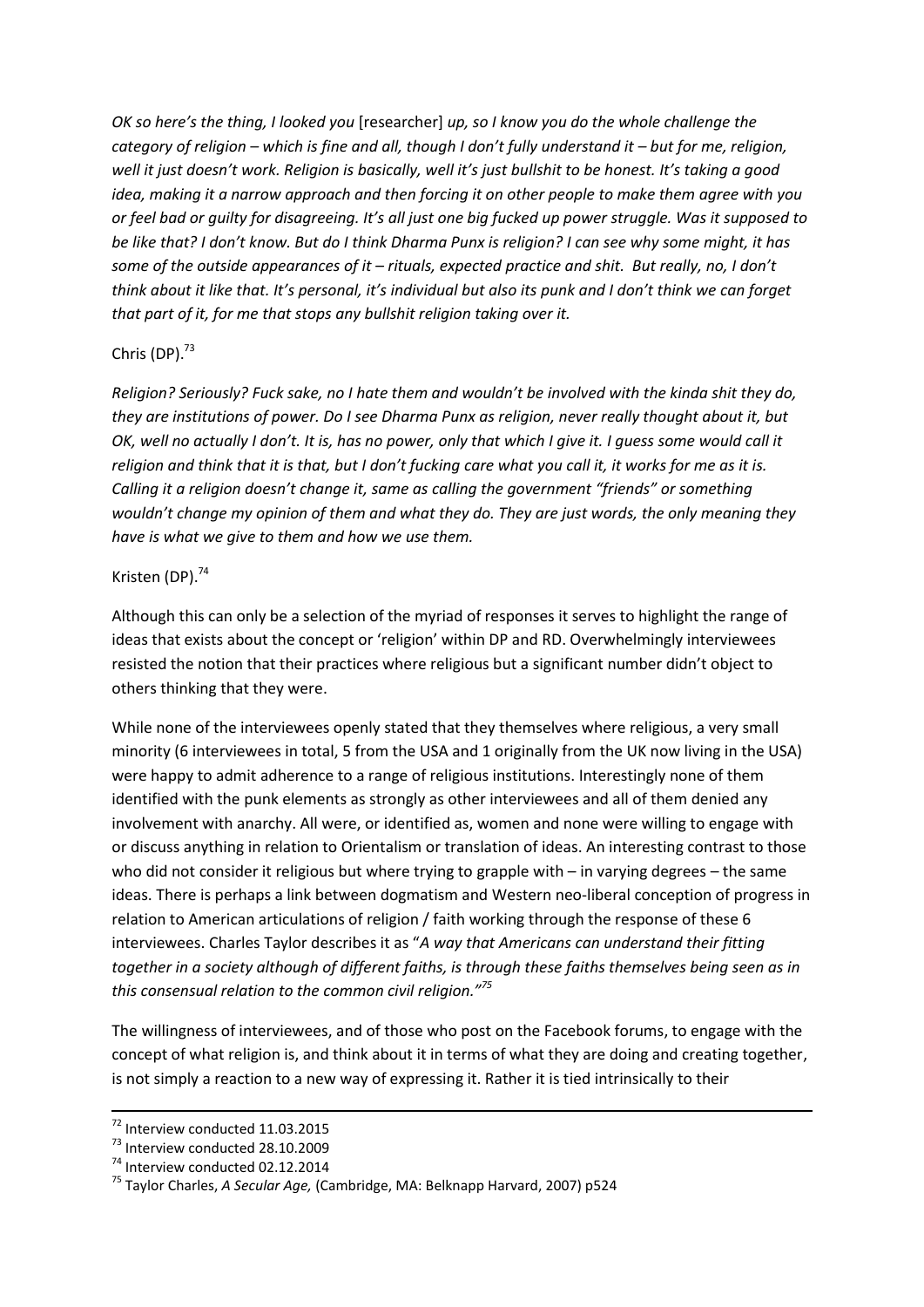experiences within punk, within anarchist networks and especially within anarcho-punk and the negotiations that such affiliations require. "*The dilemmas that accompany and increase in the currency of their ideas: how to prevent the inspiration advocacy of self-activity and collective selfreliance become its antithesis: how to stop the catalyst evolving (unintentionally) into a control mechanism that nullifies the creative efforts of others."<sup>76</sup>*In other words we have to stop assuming an understanding of what religion is and why it does or does not matter and move beyond the argument of who should control the debate. We must consider the creative ways in which individuals and communities are combining a variety of resources together to create a coherent whole, to move a fragmented sense of identity and belonging into one of wholeness. Of course there will be problems and they should be critiqued, but their critique must also include a sustained critique of the wider issues such as the use and understanding of words such as 'religion', 'secular', 'East', 'West' and 'Middle East' based around Marten's articulation of the 'no true Scotsman' fallacy.

The purpose of this article has been to demonstrate how Dharma Punx and Rebel Dharma individuals and communities are working through common issues of identity, meaningfulness and their own encounters with Orientalism and Imagined Community whilst continually holding the principle of tell me how to change things for the better not what I simply what I have to do without reason.

### **Bibliography**

Almond Ian, *The New Orientalists*, (London: I.B.Tauris, 2007)

Anderson Benedict, *Imagined Communities*, (London: Verso, 2006 edition)

Asad Talal, *Formations of the Secular: Christianity, Islam and Modernity* (California: Stanford University Press, 2003)

Avrich, Paul, *Anarchist Portraits*. (Princeton: Princeton University Press, 1998)

Azerrad Michael, *Our Band Could Be Your Life*, (New York: Back Bay Books, 2001)

Cavanaugh William, *The Myth of Religious Violence*, (Oxford: Oxford University Press, 2009)

**<sup>.</sup>**  $76$  Cross, 2010, p12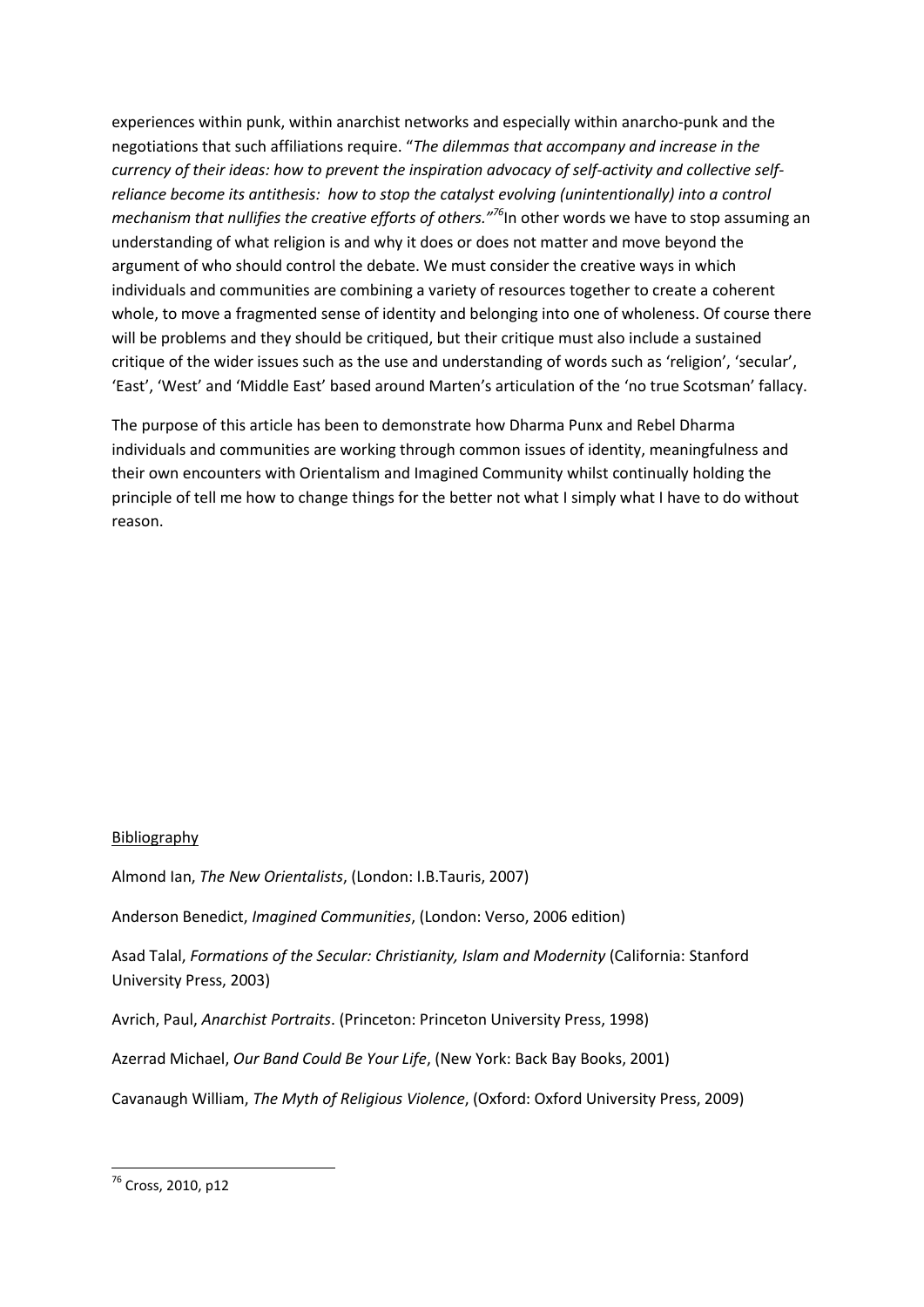Cross Rich, "There is no authority but yourself: the individual and the collective in British Anarcho-Punk", Music & Politics, 4, Number 2 (Summer 2010)

Dhammapada, Ch. 165, as translated in *The Dharma, or The Religion of Enlightenment; An Exposition of Buddhism* (1896) by Paul Carus

Fitzgerald Timothy, *Religion and Politics in International Relations: The Modern Myth*, (London: Continuum, 2011)

Glendinning Chellis, *My Name is Chellis, and I'm in recovery from Western Civilisation,* (Boston: Shambhala Publications, 1994)

Goldenberg Naomi, *The End of God*, (Ottawa: University of Ottawa Press, 1982.)

Goldenberg Naomi, "Queer Theory Meets Critical Religion: Are We Starting to Think Yet?" In *Theory/ Religion/Critique: Classic and Contemporary Approaches*, Richard King, ed. (New York: Columbia University Press, 2012)

Goldman Emma, *Anarchism and other essays*, (2014, publisher not listed)

Har Dayal, *The Bodhisatva Doctrines in Buddhist Sanskrit Literature*, (London: Routledge & Kegan, 1970 reprint)

Kropotkin Peter, *Mutual Aid: A Factor of Evolution*, (Missouri: Dialectics, 2013)

Kropotkin Peter, *Ethics: Origin and Development*, (Colorado Springs: CreateSpace Independent Publishing, 2012

Levine Noah, *Dharma Punx: A Memoir*, (San Francisco: HarperCollins, 2004)

Levine Noah, *Against the Stream*, (San Francisco: Harper Collins, 2007)

Padgen Anthony, *The Fall of Natural Man: The American Indian and the Origins of Comparative Ethnology*, (Cambridge: Cambridge University Press, 1987)

Partridge Christopher, *Re-Enchantment of the West* Vol 1, (London: T & T Clark, 2004)

Peterson Brian, *Burning Fight*, (Huntington Beach: Revolution Records, 2009)

Rambelli Fabio, *Zen Anarchism: The Egalitarian Dharma of Uchiyama Gudo*, (Honololu: University of Hawaii, 2013)

Rocker Rudolph, *Anarchosyndicalism*, (London: Secker & Warburg, 1938)

Said Edward, *Orientalism,* (London: Penguin, 1977)

Saltiel Jake, *The Joys of Work*, (Amazon UK, 1991)

Sangharakshita, *The Buddha's Noble Eightfold Path*, (Birmingham: Windhorse Publications, 2007)

Schneider Nathan,' Introduction' in Noam Chomsky, *On Anarchism*, (London: Penguin, 2013)